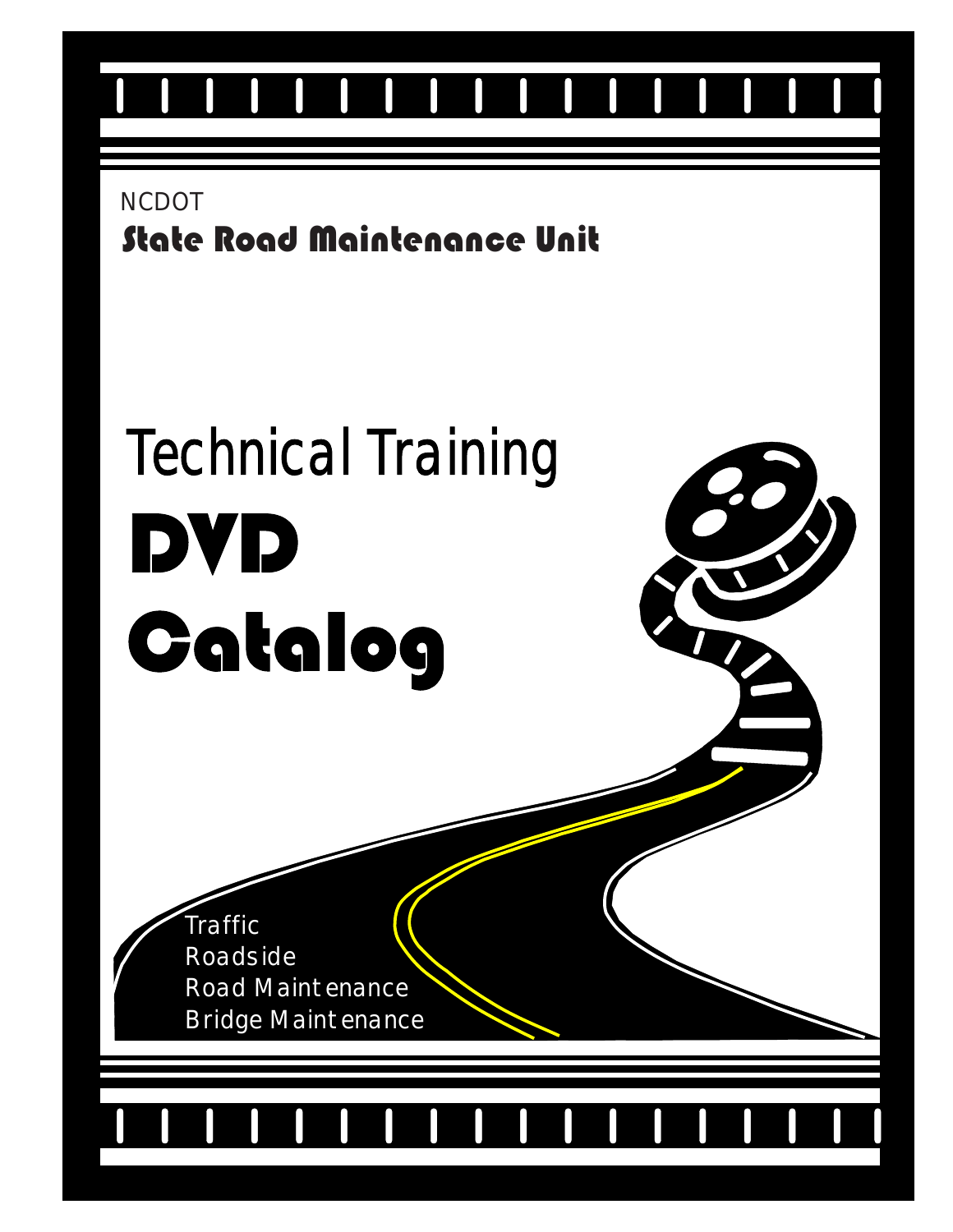#### **State Maintenance Operations Training DVD Catalog**

#### Development of the Catalog:

 This catalog was developed with the assistance of numerous County Maintenance Engineers and their supporting Division offices. Older VHS format training videos were gathered up, converted to a DVD format, and listed in this catalog.

#### Requests for DVDs

 Requests for DVDs can be made by filling out the DVD Category list at the end of this catalog, (pages 38-41). At the top of the form, please indicate which Division and County Yard you are ordering for and check the box on the last column to indicate which DVDs you need. Send these requests to NCDOT-SMO, MSC 1567, Attn: Lee Johnson and provide a copy to your Division Training Coordinator. (The Division Coordinator list can be found on-line under the SMO Training Programs page).

#### Additions to the Catalog:

 If a County Yard or Division office has a video that is not listed in this catalog, and would like it transferred to a DVD format, please send it to NCDOT-SMO, MSC 1567, Attn: Lee Johnson (919) 835-8438.

#### Questions or concerns about this catalog:

If you have any questions or concerns about this catalog, please contact the SMO office, Lee Johnson (919) 835-8438 or via email: leejohnson@ncdot.gov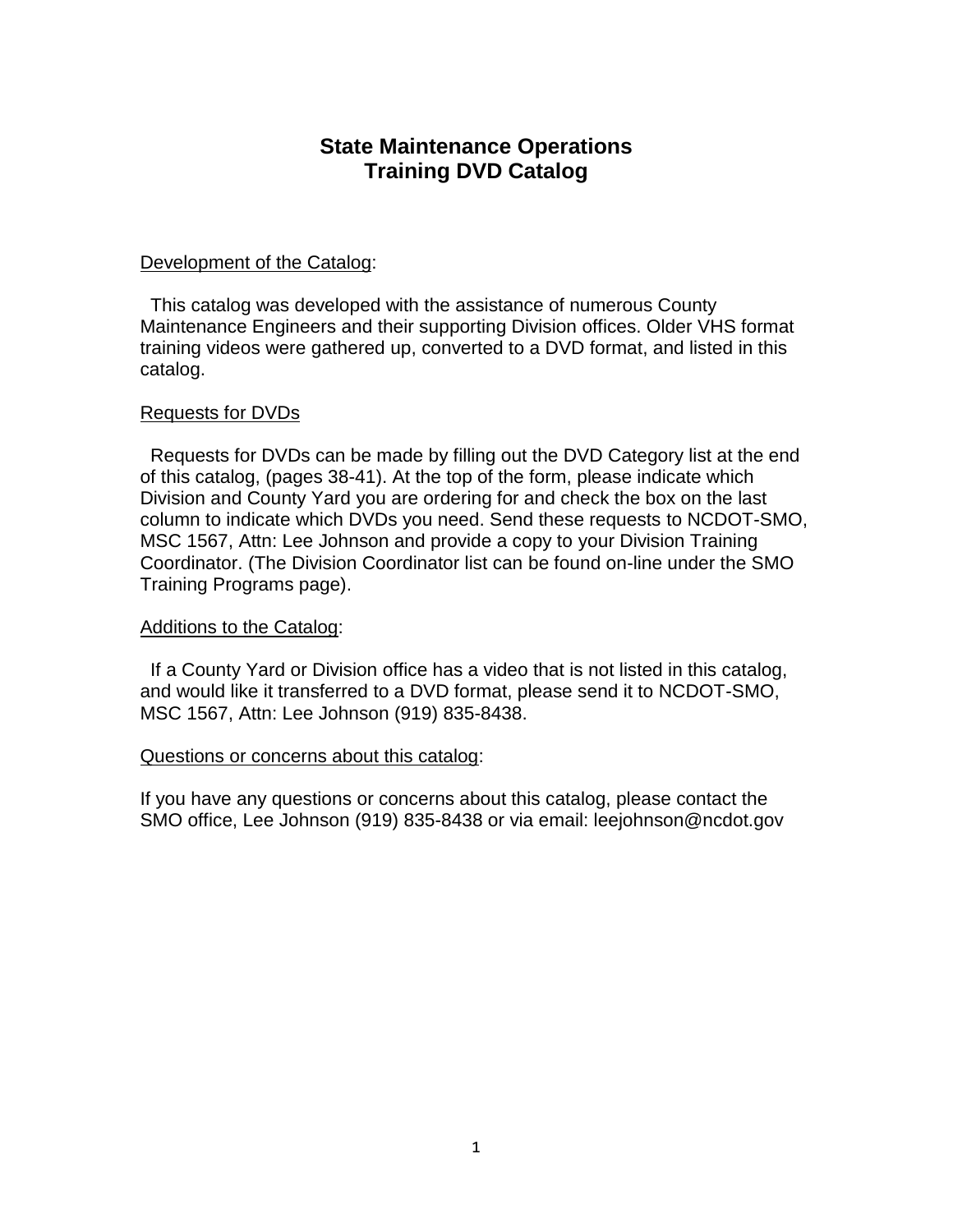#### **State Maintenance Operations Training DVD Catalog**

## **As of: June 20, 2014**

*NOTE: Due to copyright issues, some DVDs may or may not be available for copying.*

#### **Equipment Operations**

#### **Backing Safety**

**Description:** This DVD provides viewers with the knowledge and skills needed for proper vehicle backing operations.

**Type:** Equipment Operations **Target Audience:** All employees **Length of DVD:** 5 Minutes **Examination: No PDH:** N/A

**Provider: Prerequisites:** None

#### **Backing Up**

**Description:** This DVD provides viewers with the knowledge and skills needed for proper vehicle backing operations.

**Type:** Equipment Operations **Target Audience:** All employees **Length of DVD:** 5 Minutes **Examination:** No **PDH:** N/A

**Provider: Prerequisites:** None

#### **Bucket Trucks**

**Description:** This DVD provides viewers with the knowledge and skills needed for proper operation and use of bucket trucks.

**Type:** Equipment Operations **Target Audience:** All employees **Length of DVD:** 5 Minutes **Examination:** No **PDH:** N/A

**Provider: Prerequisites:** None

#### **Car Jacks**

**Description:** This DVD provides viewers with the knowledge and skills needed for proper use of car jacks.

**Type:** Equipment Operations **Target Audience:** All employees **Length of DVD:** 5 Minutes **Examination:** No **PDH:** N/A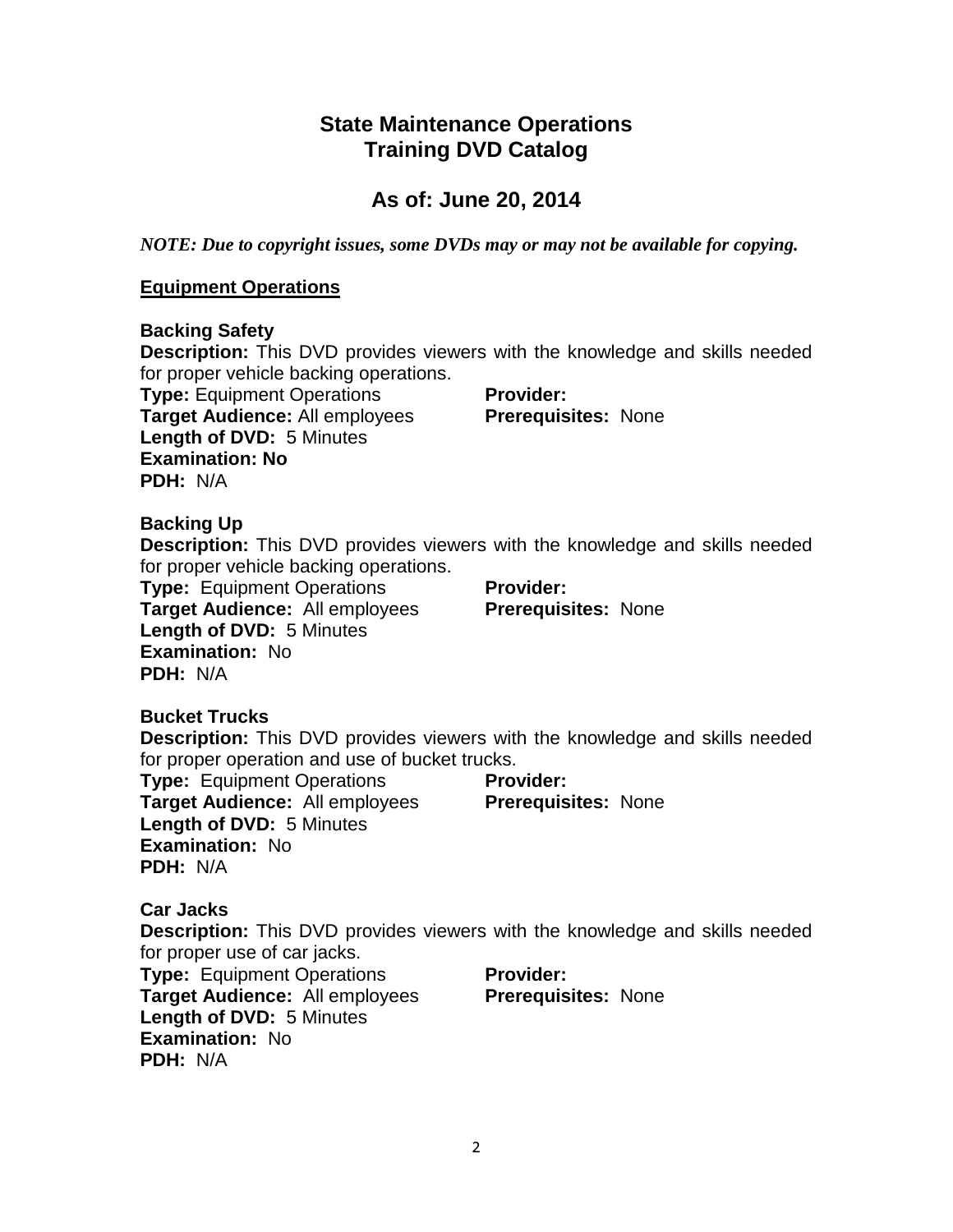#### **CDL-Pre Trip Inspection**

**Description:** This DVD provides viewers with the knowledge and skills needed to conduct a pre-trip inspection on large vehicles.

**Type:** Equipment Operations **Target Audience:** All employees **Length of DVD:** 19 Minutes **Examination: No PDH:** N/A

**Provider: Prerequisites:** None

#### **Chains and Safety**

**Description:** This DVD provides viewers with the knowledge and skills needed to properly use chains for towing and lifting in a safe manner.

**Type:** Equipment Operations **Target Audience:** All employees **Length of DVD:** 6 Minutes **Examination: No PDH:** N/A

**Provider: Prerequisites:** None

#### **Cold Milling Machine**

**Description:** This DVD provides viewers with the knowledge and skills needed to operate the cold milling machine safely.

**Type:** Equipment Operations **Target Audience:** All employees **Length of DVD:** 25 Minutes **Examination: No PDH:** N/A

**Provider: Prerequisites:** None

#### **Crane Operations Safety and Maintenance**

**Description:** This DVD provides viewers with the knowledge and skills needed to properly operate a crane and perform maintenance operations.

**Type:** Equipment Operations **Target Audience:** All employees **Length of DVD:** 1 Hr 40 Minutes **Examination:** No **PDH:** N/A

**Provider:** 

**Prerequisites:** None

#### **Driving Straight Trucks**

**Description:** This DVD provides viewers with the knowledge and skills needed to safely operate a truck with a manual transmission.

**Type:** Equipment Operations **Target Audience:** All employees **Length of DVD:** 12 Minutes **Examination: No PDH:** N/A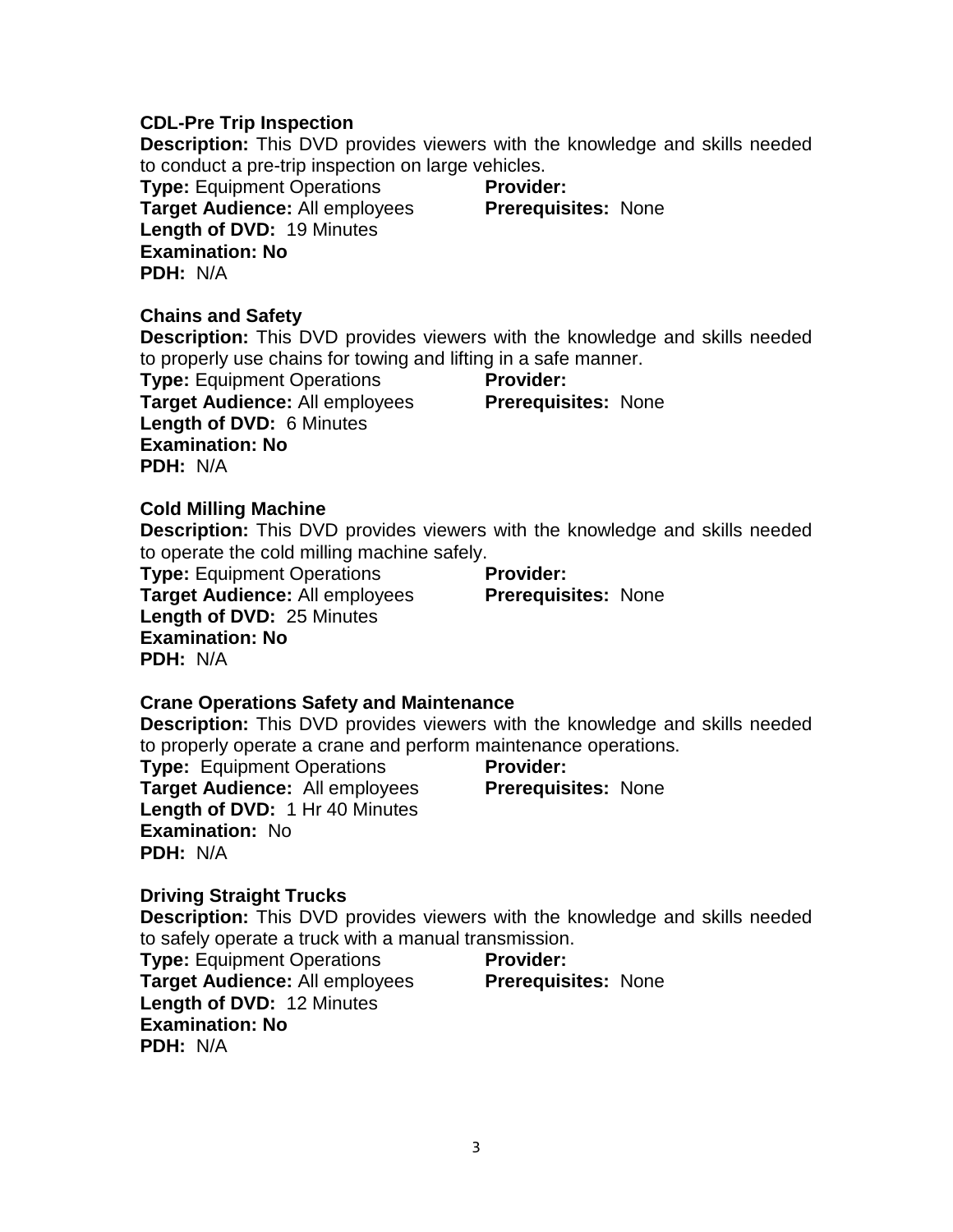#### **Hand and Power Tool Safety**

**Description:** This DVD provides viewers with the knowledge and skills needed to identify the dangers of hand and power tools.

**Type:** Equipment Operations **Target Audience:** All employees **Length of DVD:** 15 Minutes **Examination: No PDH:** N/A

**Provider: Prerequisites:** None

#### **Hand Fed Brush Chipper Safety**

**Description:** This DVD provides viewers with the knowledge and skills needed to identify the dangers of using the hand-fed brush chipper.

**Type:** Equipment Operations **Target Audience:** All employees **Length of DVD:** 12 Minutes **Examination: No PDH:** N/A

**Provider: Prerequisites:** None

#### **Heavy Equipment Operations**

**Description:** This DVD provides viewers with the knowledge and skills needed to safely operate heavy equipment.

**Type:** Equipment Operations **Target Audience:** All employees **Length of DVD:** 9 Minutes **Examination: No PDH:** N/A

**Provider: Prerequisites:** None

#### **How to Operate an A-Boom**

**Description:** This DVD provides viewers with the knowledge and skills needed to safely operate an A-Boom tractor attachment.

**Type:** Equipment Operations **Target Audience:** All employees **Length of DVD:** 8 Minutes **Examination: No PDH:** N/A

**Provider:** 

**Prerequisites:** None

#### **Hyundai Front Loader**

**Description:** This DVD provides viewers with the knowledge and skills needed to safely operate the Hyundai Front Loader.

**Type:** Equipment Operations **Target Audience:** All employees **Length of DVD:** 11 Minutes **Examination: No PDH:** N/A **Provider: Prerequisites:** None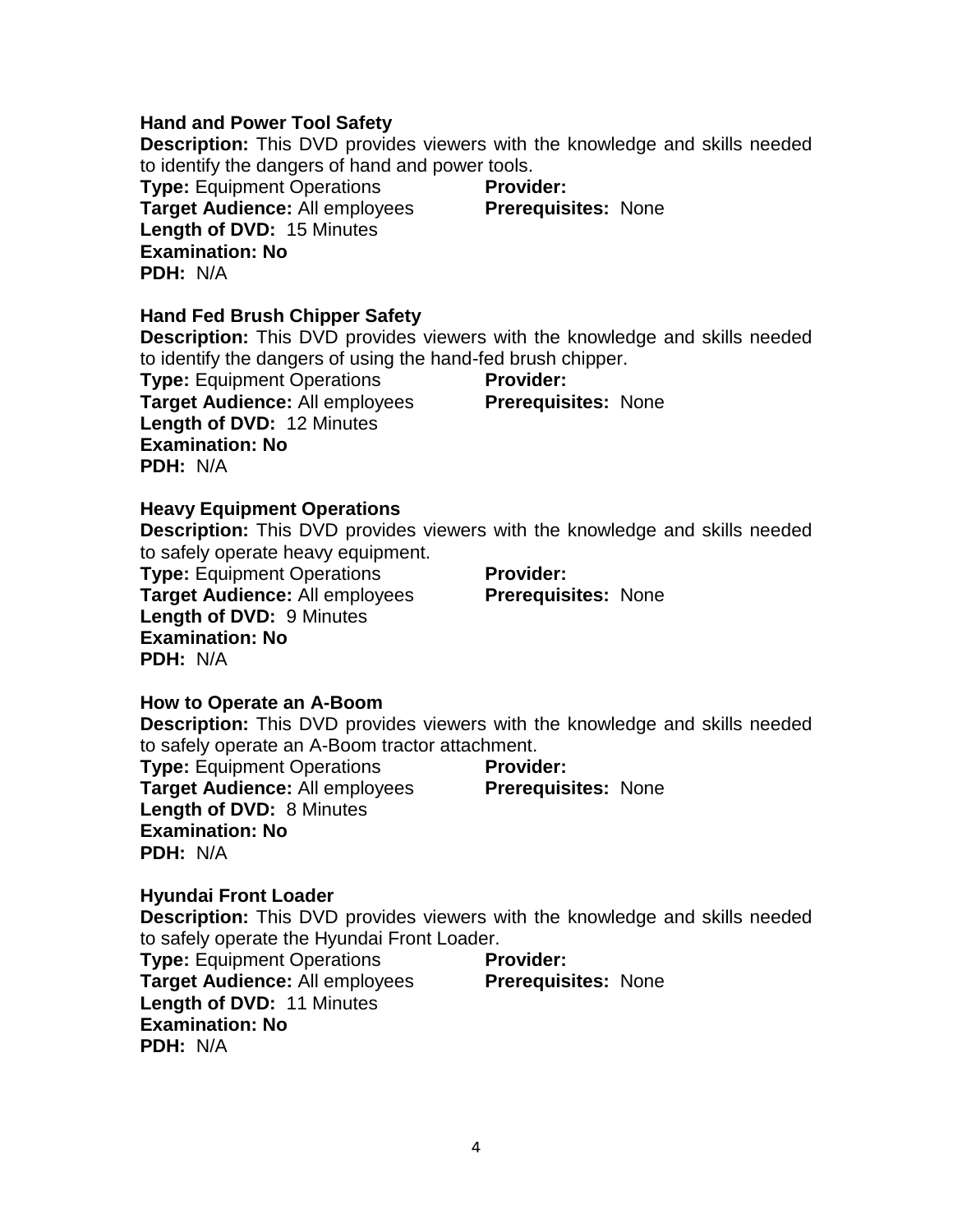#### **JCB Backhoe Loader Safety**

**Description:** This DVD provides viewers with the knowledge and skills needed to safely operate the JCB Backhoe Loader.

**Type:** Equipment Operations **Target Audience:** All employees **Length of DVD:** 15 Minutes **Examination: No PDH:** N/A

**Provider: Prerequisites:** None

#### **John Deere 7000 Series Ten Tractor**

Description: This DVD provides viewers with the knowledge and skills needed to safely operate the John Deere 7000 Series Ten Tractor.

**Type:** Equipment Operations **Target Audience:** All employees **Length of DVD:** 1 Hr., 17 Minutes **Examination: No PDH:** N/A

**Provider: Prerequisites:** None

#### **Rigging Equipment Basics**

**Description:** This DVD provides viewers with the knowledge and skills needed to recognize and safely operate basic rigging equipment.

**Type:** Equipment Operations **Target Audience:** All employees **Length of DVD:** 21 Minutes **Examination: No PDH:** N/A

**Provider: Prerequisites:** None

#### **Rigging Operations**

**Description:** This DVD provides viewers with the knowledge and skills needed to recognize and safely operate the equipment used in rigging operations.

**Type:** Equipment Operations **Target Audience:** All employees **Length of DVD: 2**6 Minutes **Examination: No PDH:** N/A

**Provider: Prerequisites:** None

**Safe Driver Training**

**Description:** This DVD provides viewers with the knowledge and skills needed for safe and proper vehicle driving operations.

**Type:** Equipment Operations **Target Audience:** All employees **Length of DVD:** 52 Minutes **Examination: No PDH:** N/A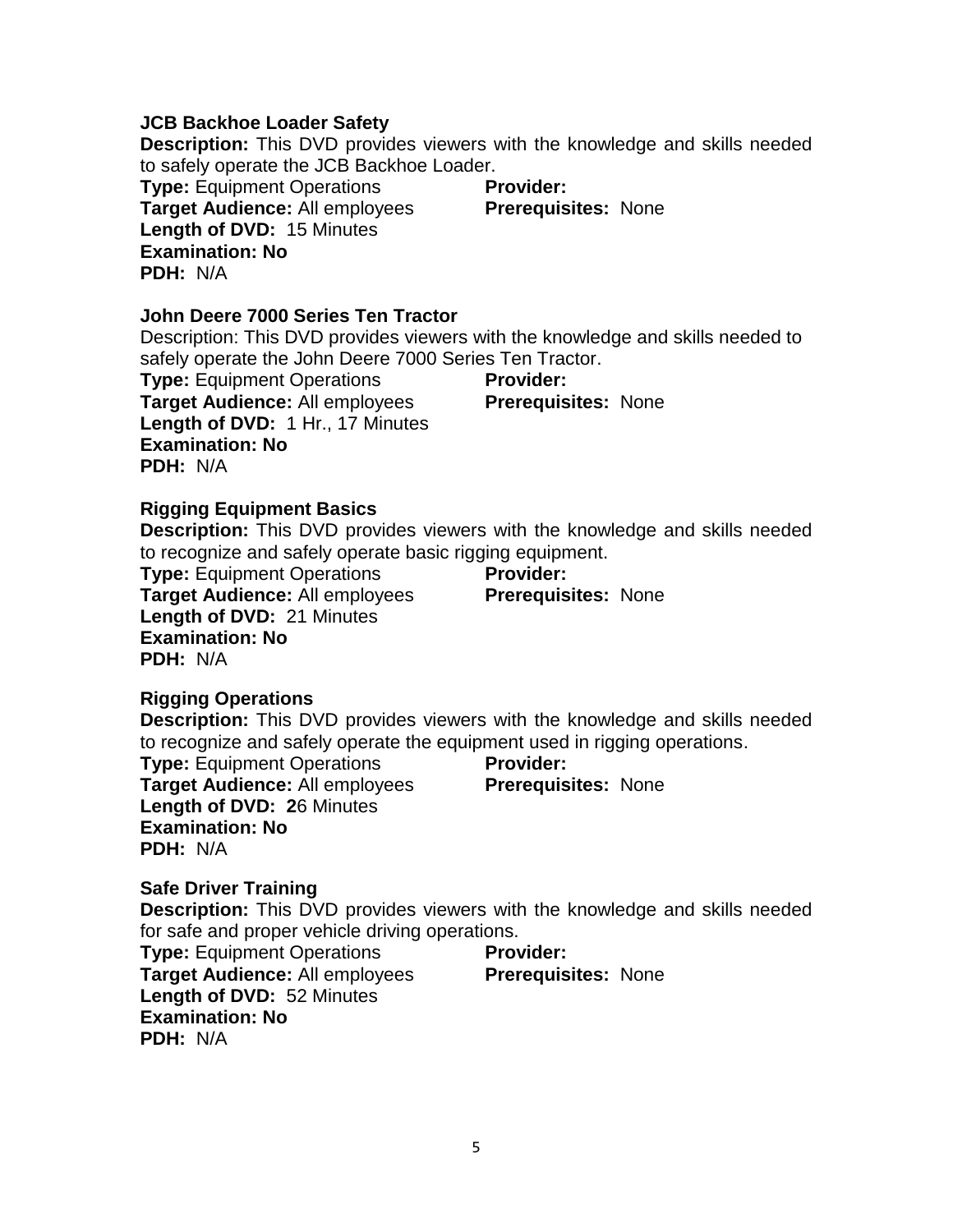#### **Safe Equipment Transport**

**Description:** This DVD provides viewers with the knowledge and skills needed for safe and proper equipment operations.

**Type:** Equipment Operations **Target Audience:** All employees **Length of DVD:** 24 Minutes **Examination: No PDH:** N/A

**Provider: Prerequisites:** None

#### **Seat Belt Safety**

**Description:** This DVD provides viewers with the knowledge and skills needed to properly use seat belts for safer vehicle operations.

**Type:** Equipment Operations **Target Audience:** All employees **Length of DVD:** 5 Minutes **Examination: No PDH:** N/A

**Provider: Prerequisites:** None

#### **Shock hazards: Power Tools**

**Description:** This DVD provides viewers with the knowledge and skills needed to identify the dangers of using power tools.

**Type:** Equipment Operations **Target Audience:** All employees **Length of DVD:** 5 Minutes **Examination: No PDH:** N/A

**Provider: Prerequisites:** None

#### **Tractor Safety**

**Description:** This DVD provides viewers with the knowledge and skills needed for proper tractor vehicle operations.

**Type:** Equipment Operations **Target Audience:** All employees **Length of DVD:** 6 Minutes **Examination: No PDH:** N/A

**Provider: Prerequisites:** None

#### **Transport Trailer Safety**

**Description:** This DVD provides viewers with the knowledge and skills needed for proper transport trailer operations.

**Type:** Equipment Operations **Target Audience:** All employees **Length of DVD:** 25 Minutes **Examination: No PDH:** N/A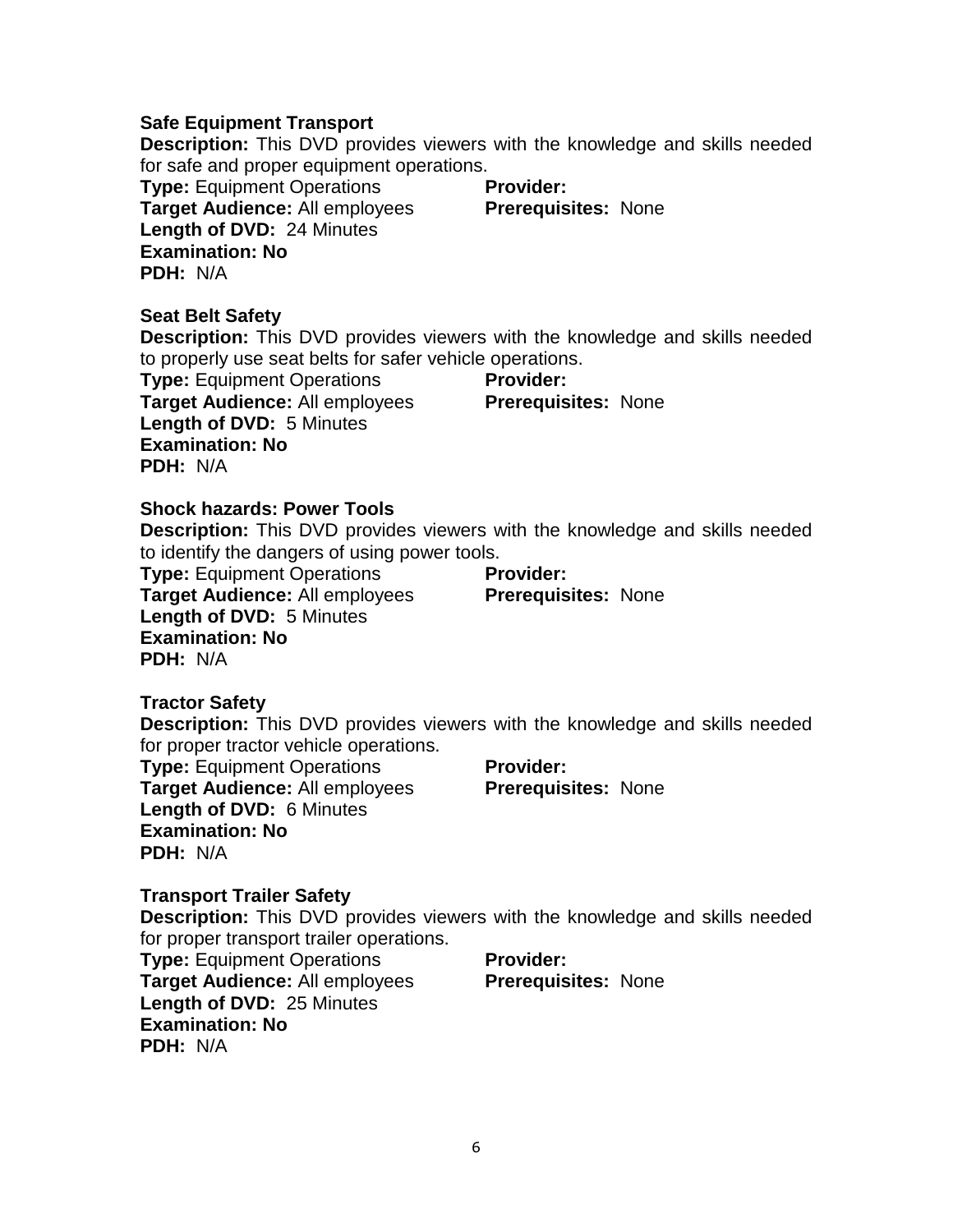#### **Vermeer Brush Chipper**

**Description:** This DVD provides viewers with the knowledge and skills needed to safely operate the Vermeer Brush Chipper.

**Type:** Equipment Operations **Target Audience:** All employees **Length of DVD:** 14 Minutes **Examination: No PDH:** N/A

**Provider: Prerequisites:** None

#### **Winter Operations**

#### **Anatomy of a Winter Storm**

**Description:** This DVD provides viewers with the knowledge and skills needed to understand operations during winter storms.

**Type:** Winter Operations **Target Audience:** All employees **Length of DVD:** 13 Minutes **Examination: No PDH:** N/A

**Provider:** 

**Prerequisites:** None

#### **FHWA: Anti-icing for Maintenance Personnel**

**Description:** This DVD provides viewers with the knowledge and skills needed to understand Anti-icing operations during winter.

**Type:** Winter Operations **Target Audience:** All employees **Length of DVD:** 12 Minutes **Examination: No PDH:** N/A

**Provider:** 

#### **Prerequisites:** None

#### **FHWA: What is Anti-icing?**

**Description:** This DVD provides viewers with the knowledge and skills needed to understand what Anti-icing operations are.

**Type:** Winter Operations **Target Audience:** All employees **Length of DVD:** 9 Minutes **Examination: No PDH:** N/A

**Provider: Prerequisites:** None

#### **Iowa DOT: Anti-icing/De-icing**

**Description:** This DVD provides viewers with the knowledge and skills needed to identify and use Anti-icing and De-icing methods.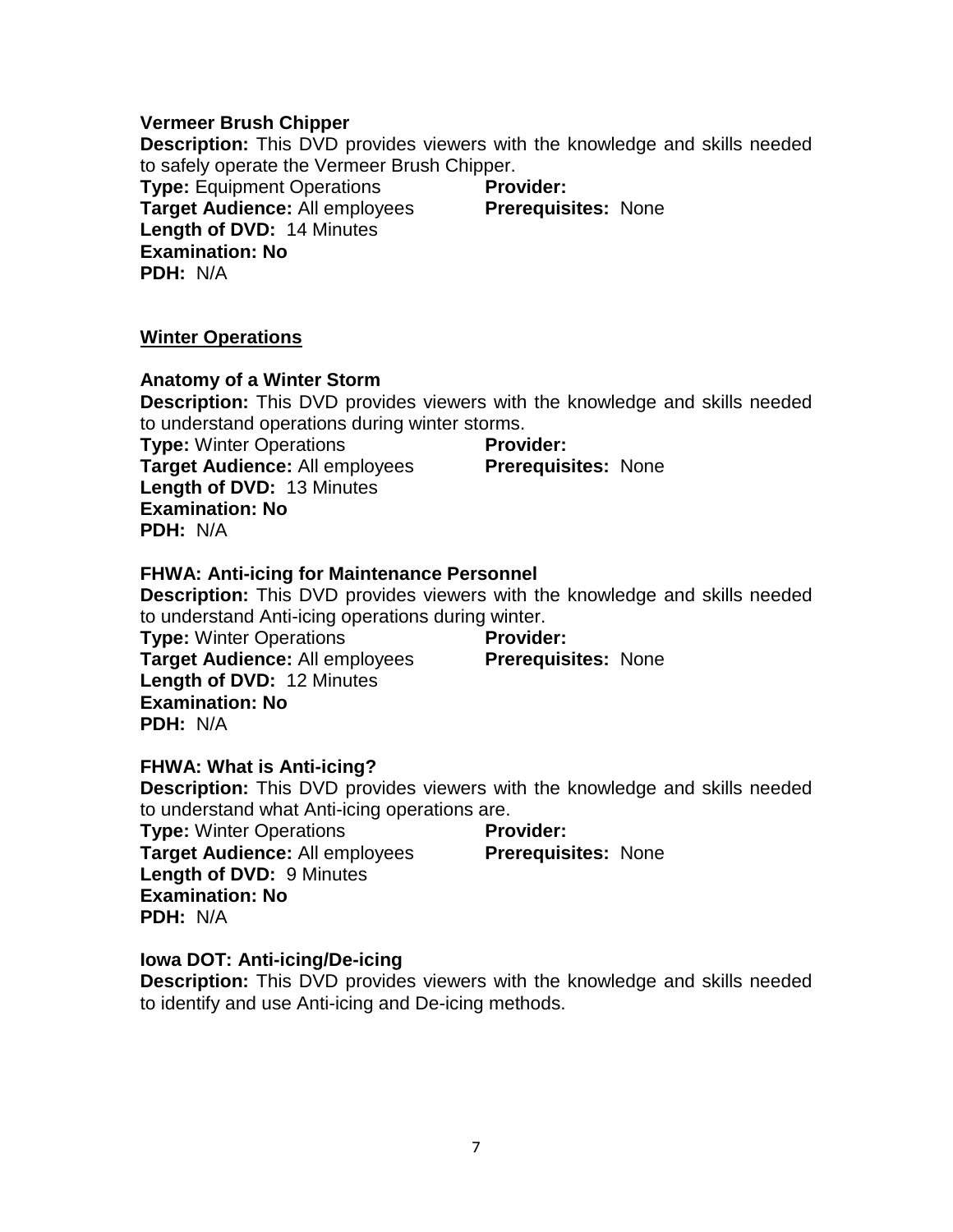**Type:** Winter Operations **Target Audience:** All employees **Length of DVD:** 30 Minutes **Examination: No PDH:** N/A

**Provider: Prerequisites:** None

**Iowa DOT: Winter Weather Resources**

**Description:** This DVD provides viewers with the knowledge and skills needed to identify and make use of Winter Weather Resources.

**Type:** Winter Operations **Target Audience:** All employees **Length of DVD:** 35 Minutes **Examination: No PDH:** N/A **Provider: Prerequisites:** None

**Pre-Wetting with Liquid Calcium Chloride**

**Description:** This DVD provides viewers with the knowledge and skills needed to understand the concept of pre-wetting salt with liquid calcium chloride.

**Type:** Winter Operations **Target Audience:** All employees **Length of DVD:** 13 Minutes **Examination: No PDH:** N/A

**Provider: Prerequisites:** None

**Snow and Ice Control**

**Description:** This DVD provides viewers with the knowledge and skills needed to safely conduct snow and ice removal operations.

**Type:** Winter Operations **Target Audience:** All employees **Length of DVD:** 12 Minutes **Examination: No PDH:** N/A **Provider:** 

**Prerequisites:** None

**Snow Fighters**

**Description:** This DVD provides viewers with the knowledge and skills needed to safely conduct snow and ice removal operations.

**Type:** Winter Operations **Target Audience:** All employees **Length of DVD:** 20 Minutes **Examination: No PDH:** N/A

**Provider: Prerequisites:** None

**Snowplow Safety**

**Description:** This DVD provides viewers with the knowledge and skills needed to safely operate a snow-plow during removal operations.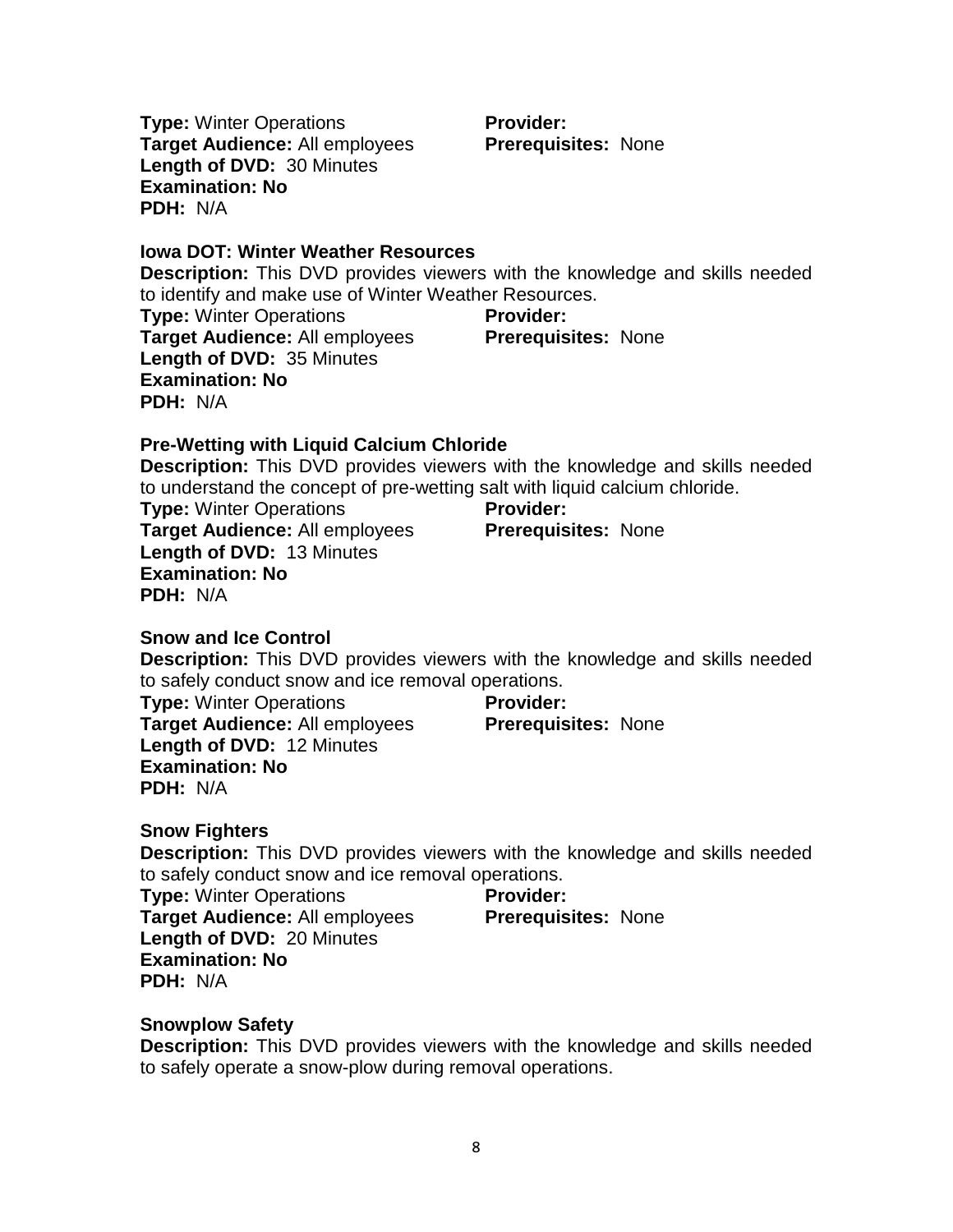**Type:** Winter Operations **Target Audience:** All employees **Length of DVD:** 22 Minutes **Examination: No PDH:** N/A

**Staying Ahead of the Storm**

**Description:** This DVD provides viewers with the knowledge and skills needed to safely plan for snow and ice removal operations.

**Type:** Winter Operations **Target Audience:** All employees **Length of DVD:** 20 Minutes **Examination: No PDH:** N/A **Provider: Prerequisites:** None

#### **Wetted Salt with Calcium Chloride**

**Description:** This DVD provides viewers with the knowledge and skills needed to understand the concept of pre-wetting salt with liquid calcium chloride.

**Type:** Winter Operations **Target Audience:** All employees **Length of DVD:** 20 Minutes **Examination: No PDH:** N/A

**Provider: Prerequisites:** None

**Winter Driving**

**Description:** This DVD provides viewers with the knowledge and skills needed to identify the dangers associated with winter driving.

**Type:** Winter Operations **Target Audience:** All employees **Length of DVD:** 4 Minutes **Examination: No PDH:** N/A

**Provider: Prerequisites:** None

**Prerequisites:** None

**Working in the Cold**

**Description:** This DVD provides viewers with the knowledge and skills needed to identify the dangers of working in cold environments.

**Provider:** 

**Type:** Winter Operations **Target Audience:** All employees **Length of DVD:** 5 Minutes **Examination: No PDH:** N/A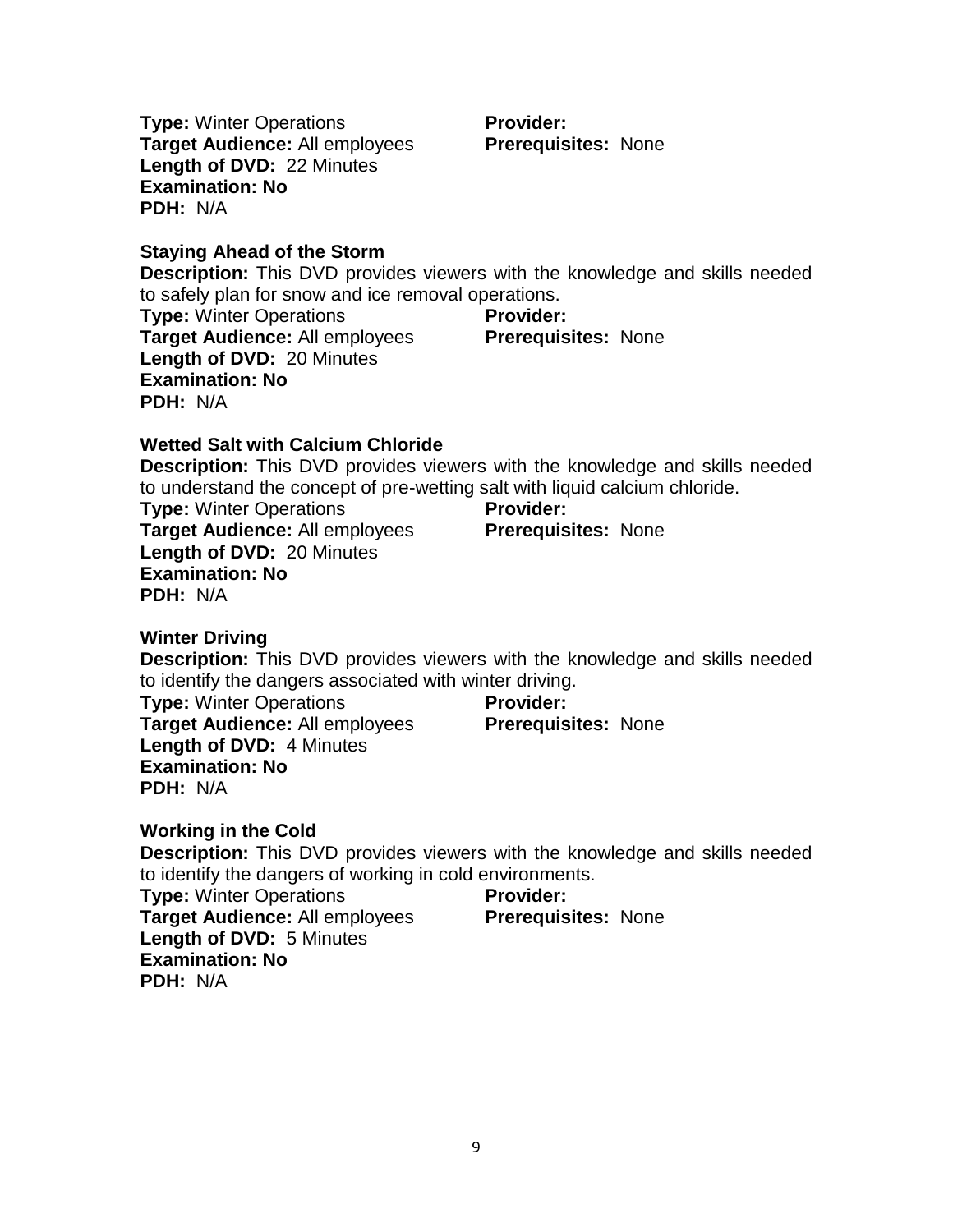#### **Work-zone Safety**

#### **A Sudden Change of Plans**

**Description:** This DVD provides viewers with the knowledge and skills needed to identify the dangers associated with working within the Work-Zone area.

**Type:** Work-Zone Safety **Target Audience:** All employees **Length of DVD:** 7 Minutes **Examination: No PDH:** N/A

**Provider: Prerequisites:** None

#### **Basic Traffic Control**

**Description:** This DVD provides viewers with the knowledge and skills needed to identify the dangers associated with flagging, and to perform Basic Traffic Control.

**Type:** Work-Zone Safety **Target Audience:** All employees **Length of DVD:** 13 Minutes **Examination: No PDH:** N/A

**Provider: Prerequisites:** None

#### **ITRE: Flagger Training**

**Description:** This DVD provides viewers with the knowledge and skills needed to identify the dangers associated with flagging, and to perform Basic Traffic Control.

**Type:** Work-Zone Safety **Target Audience:** All employees **Length of DVD:** 22 Minutes **Examination: No PDH:** N/A

**Provider: Prerequisites:** None

#### **Highway Work Zone Safety: The Basics**

**Description:** This DVD provides viewers with the knowledge and skills needed to identify the dangers in the Highway Work-zone.

**Type:** Work-Zone Safety **Target Audience:** All employees **Length of DVD:** 16 Minutes **Examination: No PDH:** N/A

**Provider:** 

**Prerequisites:** None

#### **Iowa DOT: Professional Flagging**

**Description:** This DVD provides viewers with the knowledge and skills needed to identify the dangers associated with flagging, and to perform Basic Traffic Control.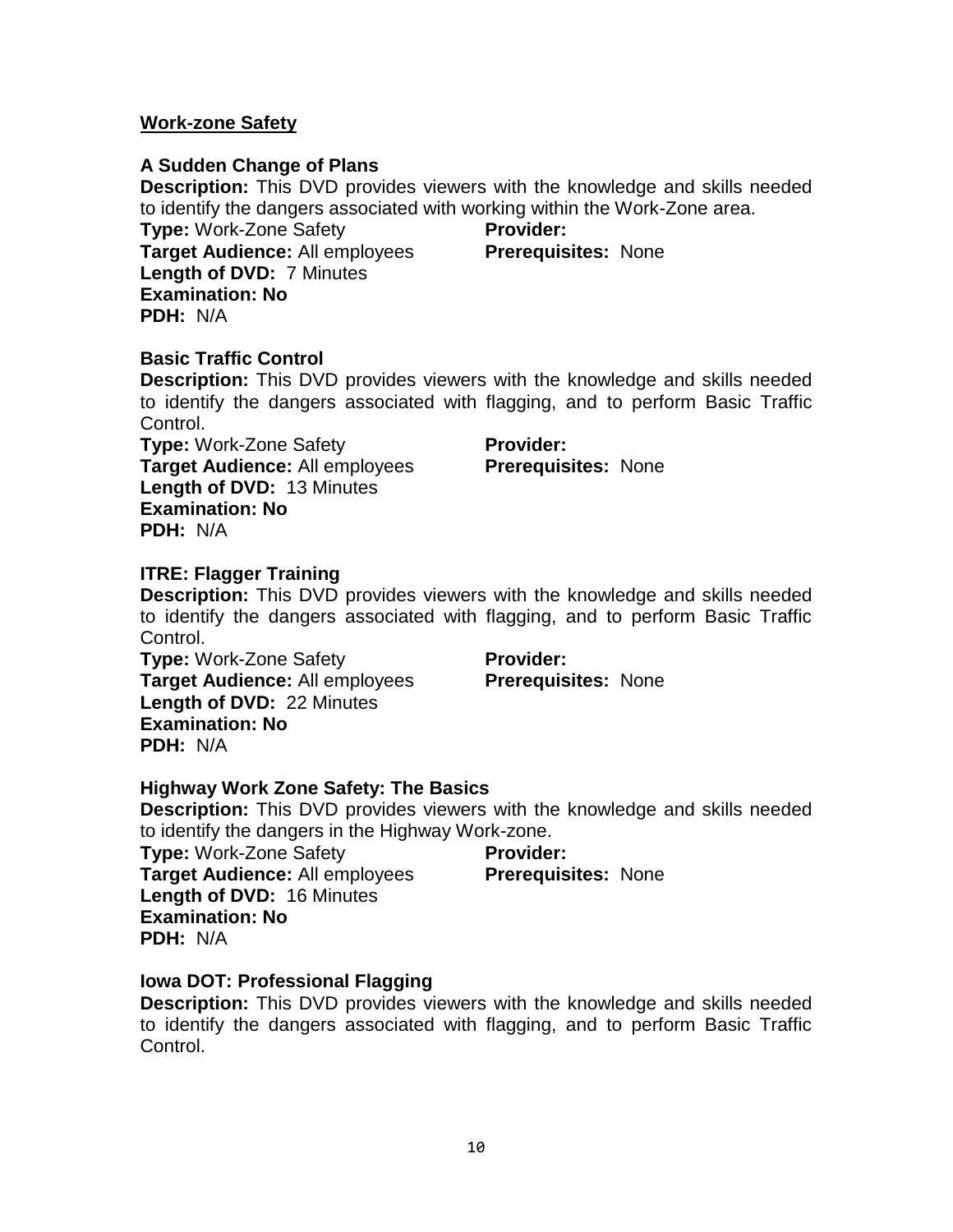**Type:** Work-Zone Safety **Target Audience:** All employees **Length of DVD:** 46 Minutes **Examination: No PDH:** N/A

**Provider: Prerequisites:** None

#### **Under Construction: Trucking in the Work-Zone**

**Description:** This DVD provides viewers with the knowledge and skills needed to identify the dangers of driving trucks through the Work-Zone Safety area. **Type:** Work-Zone Safety

**Target Audience:** All employees **Length of DVD:** 10 Minutes **Examination: No PDH:** N/A

**Provider: Prerequisites:** None

#### **Work-Zone Safety: Rural and Local Parts 1-6**

**Description:** This DVD provides viewers with the knowledge and skills needed to perform roadway maintenance in the Work-Zone Safety area.

**Type:** Work-Zone Safety **Target Audience:** All employees **Length of DVD:** 1 Hr, 40 Minutes **Examination: No PDH:** N/A **Provider:** 

**Prerequisites:** None

#### **Work-Zone Safety: Trucking Through the Work-Zone**

**Description:** This DVD provides viewers with the knowledge and skills needed to identify the dangers of driving trucks through the Work-Zone Safety area.

**Type:** Work-Zone Safety **Target Audience:** All employees **Length of DVD:** 7 Minutes **Examination: No PDH:** N/A

**Provider: Prerequisites:** None

#### **Field Operations**

#### **Bituminous Surface Treatment-Patching**

**Description:** This DVD provides viewers with the knowledge and skills needed to recognize the need for and to perform BST patching.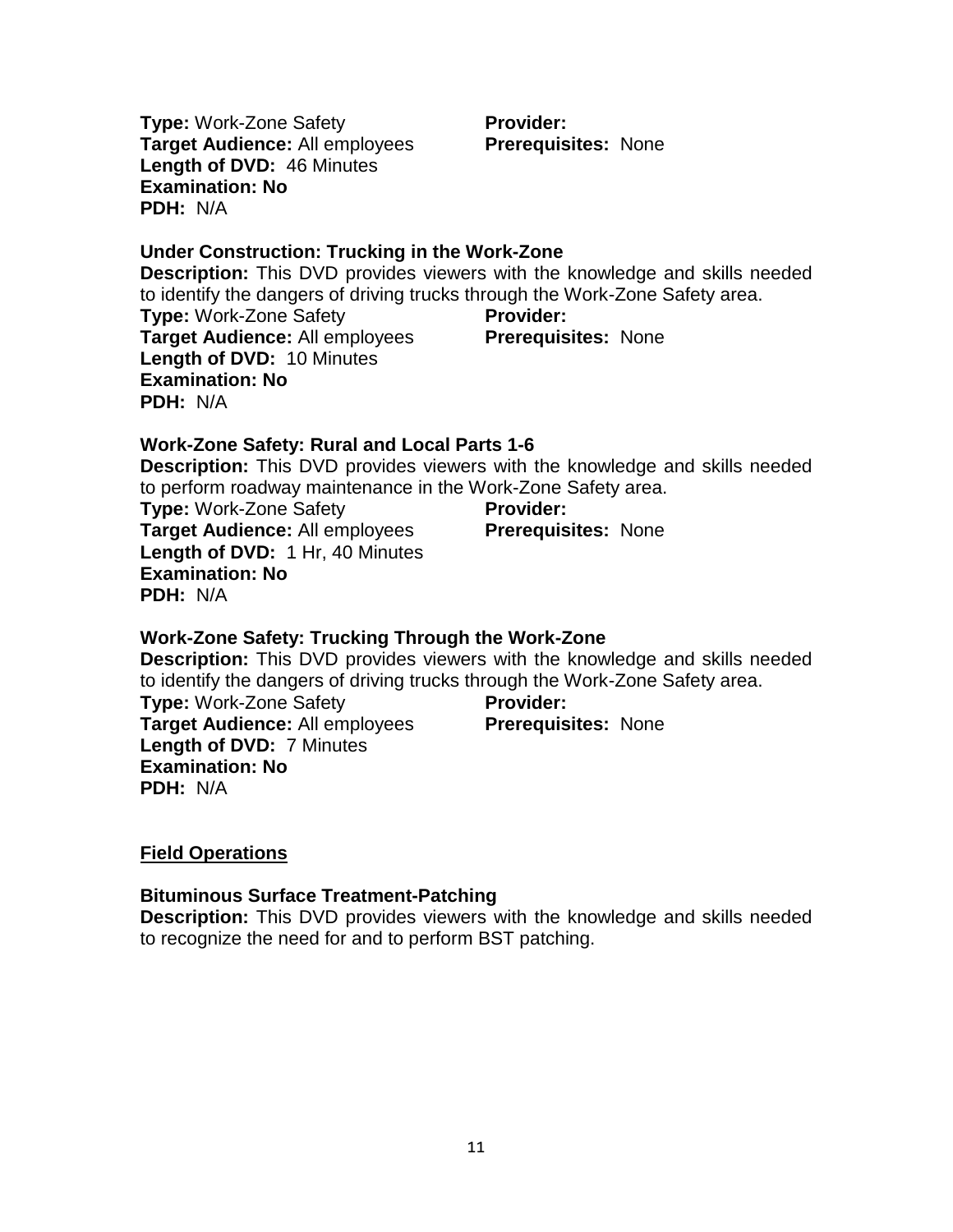**Type:** Field Operations **Target Audience:** All employees **Length of DVD:** 16 Minutes **Examination: No PDH:** N/A

**Provider: Prerequisites:** None

**C50L Huck-bolt Fastening System**

**Description:** This DVD provides viewers with the knowledge and skills needed to understand how to use the Huck-bolt C50L Fastening System.

**Type:** Field Operations **Target Audience:** All employees **Length of DVD:** 9 Minutes **Examination: No PDH:** N/A

**Provider: Prerequisites:** None

**Contract Mowing Description:** This DVD provides viewers with the knowledge and skills needed to understand how contract mowing is used by the NCDOT.

**Type:** Field Operations **Target Audience:** All employees **Length of DVD:** 11 Minutes **Examination: No PDH:** N/A

**Provider: Prerequisites:** None

#### **Design and Installation of Buried Pipes**

**Description:** This DVD provides viewers with the knowledge and skills needed to design and install buried pipes on road work projects.

**Type:** Field Operations **Target Audience:** All employees **Length of DVD:** 42 Minutes **Examination: No PDH:** N/A

**Provider: Prerequisites:** None

#### **FHWA: Project Selection**

**Description:** This DVD provides viewers with the knowledge and skills needed to prioritize the selection of various road work projects.

**Type:** Field Operations **Target Audience:** All employees **Length of DVD:** 30 Minutes **Examination: No PDH:** N/A

## **Provider:**

**Prerequisites:** None

#### **Full Depth Patching**

**Description:** This DVD provides viewers with the knowledge and skills needed to recognize the need for and to perform full depth patching.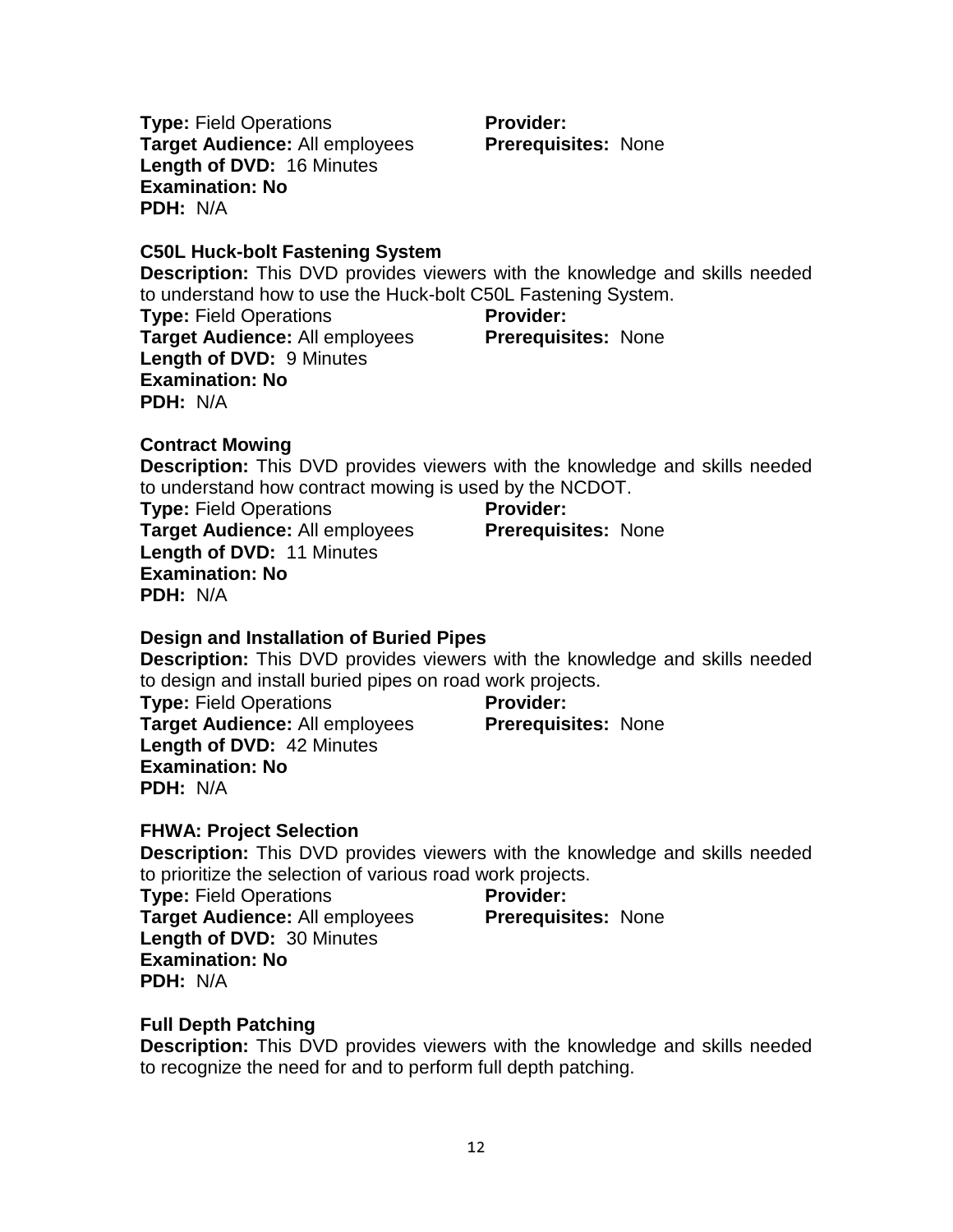**Type:** Field Operations **Target Audience:** All employees **Length of DVD:** 17 Minutes **Examination: No PDH:** N/A

**Full Depth Reclamation**

**Description:** This DVD provides viewers with the knowledge and skills needed to recognize the need for and to perform full depth road reclamation.

**Type:** Field Operations **Target Audience:** All employees **Length of DVD:** 22 Minutes **Examination: No PDH:** N/A

**Provider: Prerequisites:** None

#### **NC-DOT Contract Mowing**

**Description:** This DVD provides viewers with the knowledge and skills needed to observe and certify the correct completion of mowing operations conducted by contractors.

**Type:** Field Operations **Target Audience:** All employees **Length of DVD:** 12 Minutes **Examination: No PDH:** N/A

**Provider: Prerequisites:** None

#### **NCDOT Crime Watch Program**

**Description:** This DVD provides viewers with the knowledge and skills needed to identify and report crime while out in the field.

**Type:** Field Operations **Target Audience:** All employees **Length of DVD:** 9 Minutes **Examination: No PDH:** N/A **Provider: Prerequisites:** None

#### **Pavement Structure Repair Techniques: Asphalt Chip Seals**

**Description:** This DVD provides viewers with the knowledge and skills needed to recognize the need for and to perform paving with asphalt chip seals.

**Provider:** 

**Type:** Field Operations **Target Audience:** All employees **Length of DVD:** 22 Minutes **Examination: No PDH:** N/A

**Pavement Structure Repair Techniques: Basic Traffic Control**

**Description:** This DVD provides viewers with the knowledge and skills needed to recognize the need for and to perform basic traffic control as part of road maintenance.

**Prerequisites:** None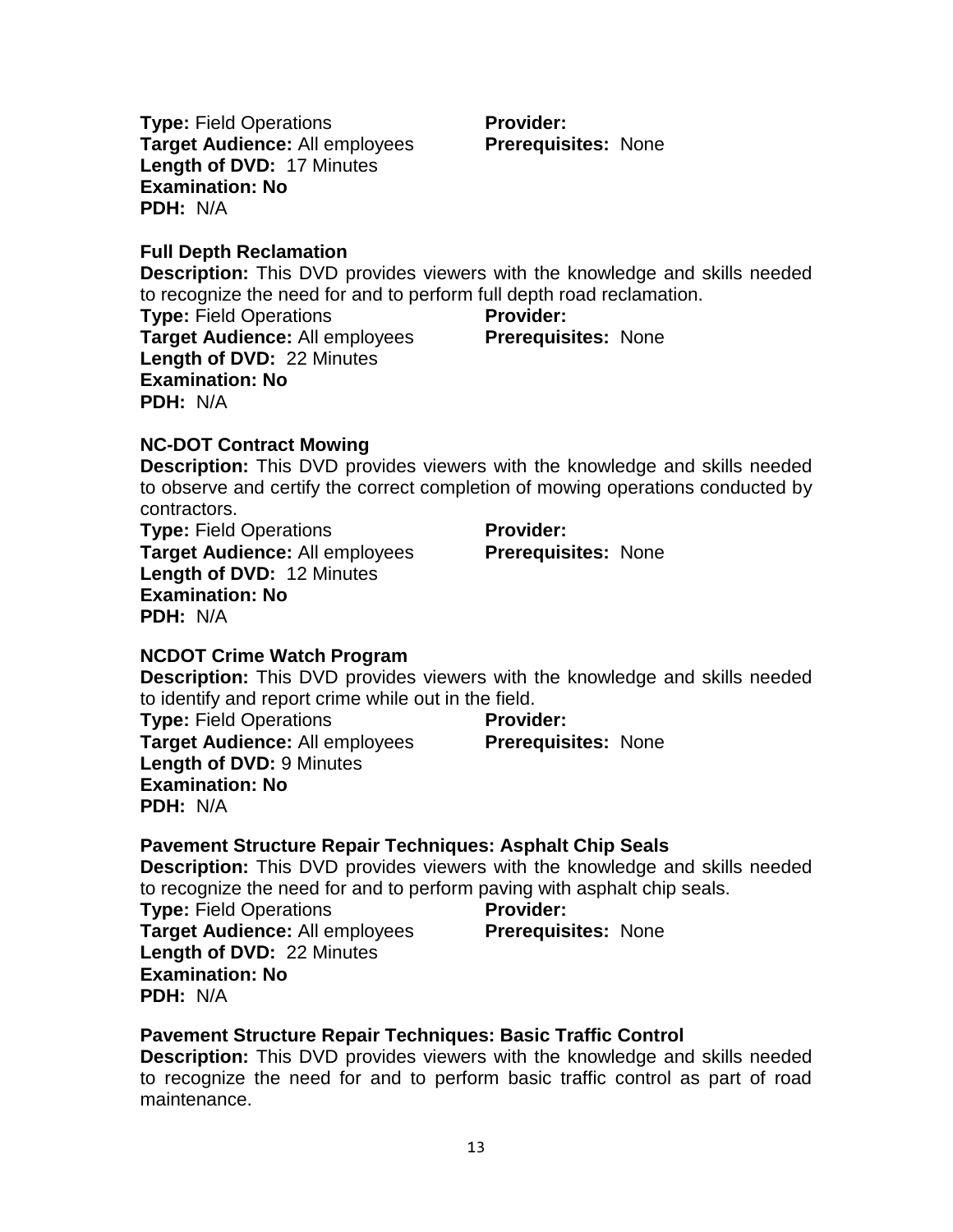**Type:** Field Operations **Target Audience:** All employees **Length of DVD:** 11 Minutes **Examination: No PDH:** N/A

**Provider: Prerequisites:** None

#### **Pavement Structure Repair Techniques: Crack Sealing**

**Description:** This DVD provides viewers with the knowledge and skills needed to recognize the need for and to perform crack sealing road maintenance.

**Type:** Field Operations **Target Audience:** All employees **Length of DVD:** 16 Minutes **Examination: No PDH:** N/A

**Provider: Prerequisites:** None

#### **Pavement Structure Repair Techniques: Ditch Maintenance**

**Description:** This DVD provides viewers with the knowledge and skills needed to recognize the need for and to perform ditch maintenance.

**Type:** Field Operations **Target Audience:** All employees **Length of DVD:** 15 Minutes **Examination: No PDH:** N/A

**Provider: Prerequisites:** None

#### **Pavement Structure Repair Techniques: Gravel Roads**

**Description:** This DVD provides viewers with the knowledge and skills needed to recognize the need for and to perform maintenance on gravel roads.

**Type:** Field Operations **Target Audience:** All employees **Length of DVD:** 27 Minutes **Examination: No PDH:** N/A

**Provider: Prerequisites:** None

#### **Pavement Structure Repair Techniques: Pothole Patching**

**Description:** This DVD provides viewers with the knowledge and skills needed to recognize the need for and to perform pothole patching maintenance.

**Type:** Field Operations **Target Audience:** All employees **Length of DVD:** 17 Minutes **Examination: No PDH:** N/A

#### **Prerequisites:** None

**Provider:** 

#### **Pavement Structure Repair Techniques: Shoulder Maintenance**

**Description:** This DVD provides viewers with the knowledge and skills needed to recognize the need for and to perform shoulder maintenance.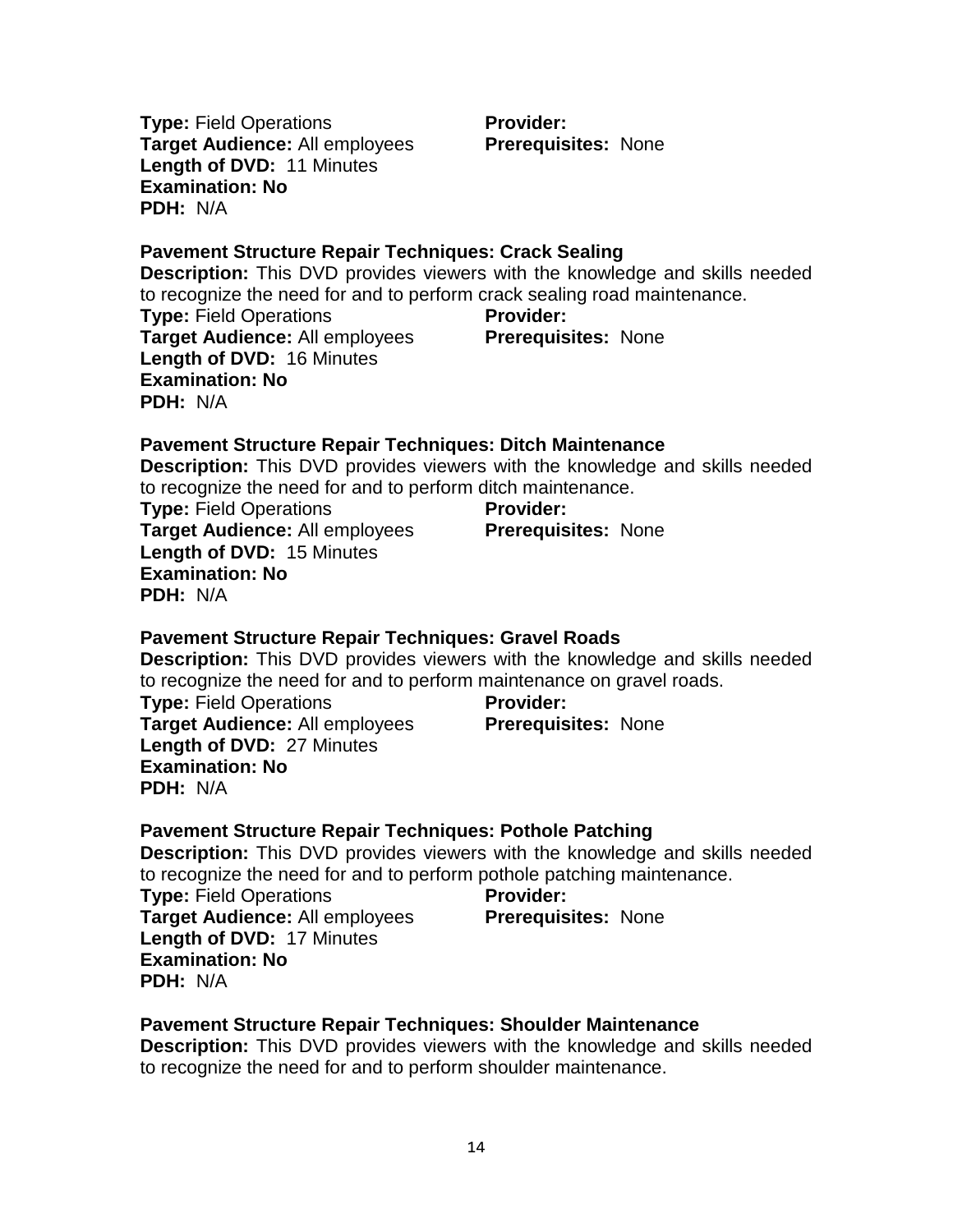**Type:** Field Operations **Target Audience:** All employees **Length of DVD:** 21 Minutes **Examination: No PDH:** N/A

**Provider: Prerequisites:** None

**Pest Management Level 2**

**Description:** This DVD provides viewers with the knowledge and skills needed to recognize the need for and to perform basic Pest Management.

**Type:** Field Operations **Target Audience:** All employees **Length of DVD:** 31 Minutes **Examination: No PDH:** N/A

**Provider: Prerequisites:** None

**Pest Management Level 4**

**Description:** This DVD provides viewers with the knowledge and skills needed to recognize the need for and to perform advanced Pest Management.

**Type:** Field Operations **Target Audience:** All employees **Length of DVD:** 20 Minutes **Examination: No PDH:** N/A

**Provider: Prerequisites:** None

#### **Rigging Equipment: Inspecting for Safety**

**Description:** This DVD provides viewers with the knowledge and skills needed to properly inspect rigging equipment for personal safety.

**Type:** Field Operations **Target Audience:** All employees **Length of DVD:** 16 Minutes **Examination:** No **PDH:** N/A

**Provider: Prerequisites:** None

**Sensible Wood Cutting**

**Description:** This DVD provides viewers with the knowledge and skills needed to recognize the need for and to safely perform basic wood cutting.

**Type:** Field Operations **Target Audience:** All employees **Length of DVD:** 23 Minutes **Examination: No PDH:** N/A

#### **Provider:**

**Prerequisites:** None

#### **Surface Defects in Formed Concrete**

**Description:** This DVD provides viewers with the knowledge and skills needed to find and repair surface defects in formed concrete.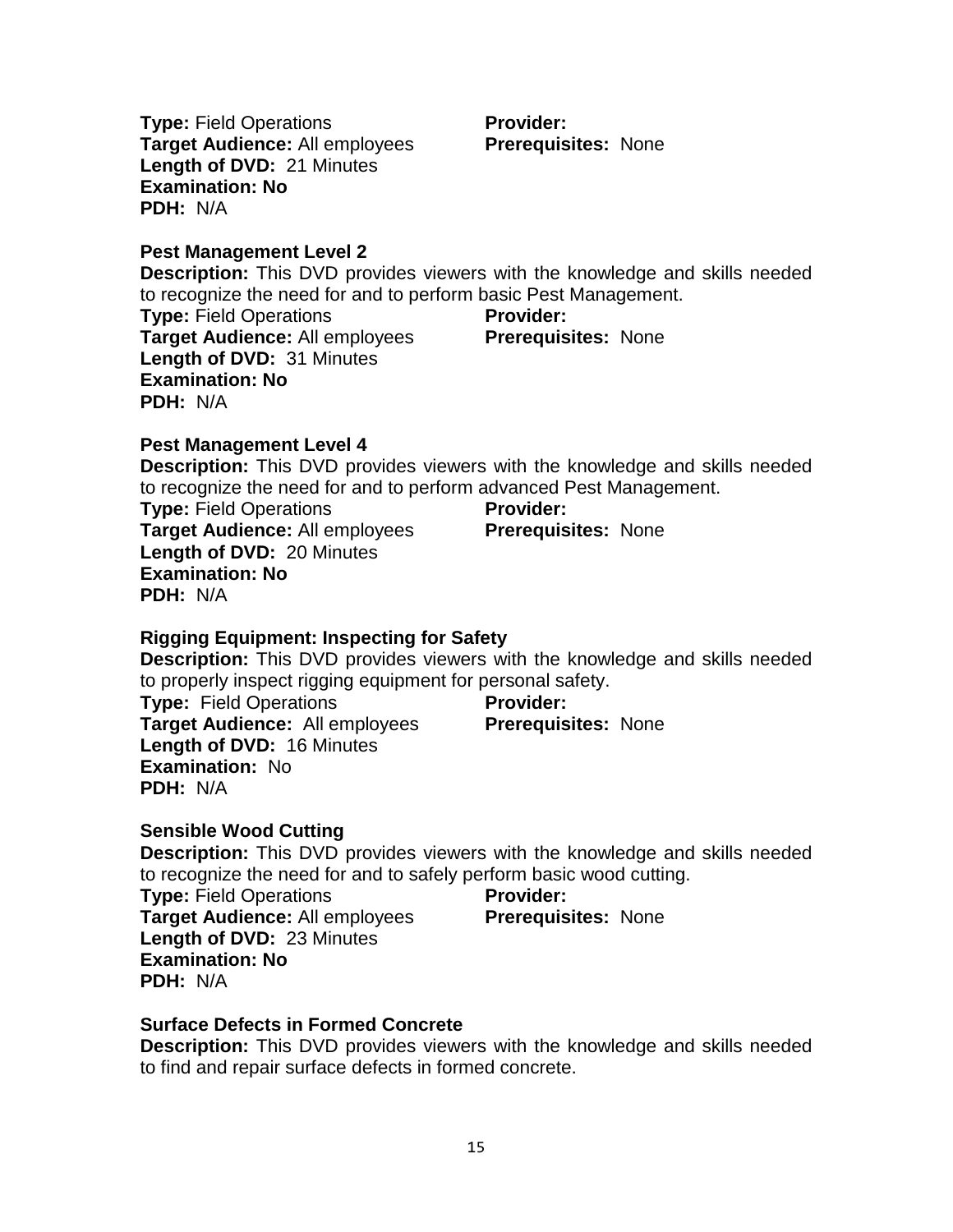**Provider:** 

**Prerequisites:** None

**Prerequisites:** None

**Prerequisites:** None

**Trenching Safety I**

**Examination: No**

**PDH:** N/A

**Type:** Field Operations

**Target Audience:** All employees **Length of DVD:** 26 Minutes

**Examination: No**

**PDH:** N/A

**PDH:** N/A

**Description:** This DVD provides viewers with the knowledge and skills needed to identify the safety issues with trenching in the workplace.

**Provider:** 

**Provider:** 

**Type:** Field Operations **Target Audience:** All employees **Length of DVD:** 6 Minutes **Examination: No PDH:** N/A

**Trenching Safety II**

**Description:** This DVD provides viewers with the knowledge and skills needed to identify the safety issues with trenching in the workplace.

**Type:** Field Operations **Target Audience:** All employees **Length of DVD:** 6 Minutes **Examination: No PDH:** N/A

#### **Wheelbarrows**

**Description:** This DVD provides viewers with the knowledge and skills needed to properly operate a wheelbarrow in the workplace.

**Provider: Prerequisites:** None

#### **Type:** Field Operations **Target Audience:** All employees **Length of DVD:** 19 Minutes **Examination:** No

**Trenching and Excavation Operations Description:** This DVD provides viewers with the knowledge and skills needed to identify the safety issues with trenching and excavation in the workplace.

**Description:** This DVD provides viewers with the knowledge and skills needed

**Provider:** 

#### **Type:** Field Operations **Target Audience:** All employees **Length of DVD:** 21 Minutes **Prerequisites:** None

to safely use the Direct Tension Indicator.

**The Reliable Witness: Direct Tension Indicator**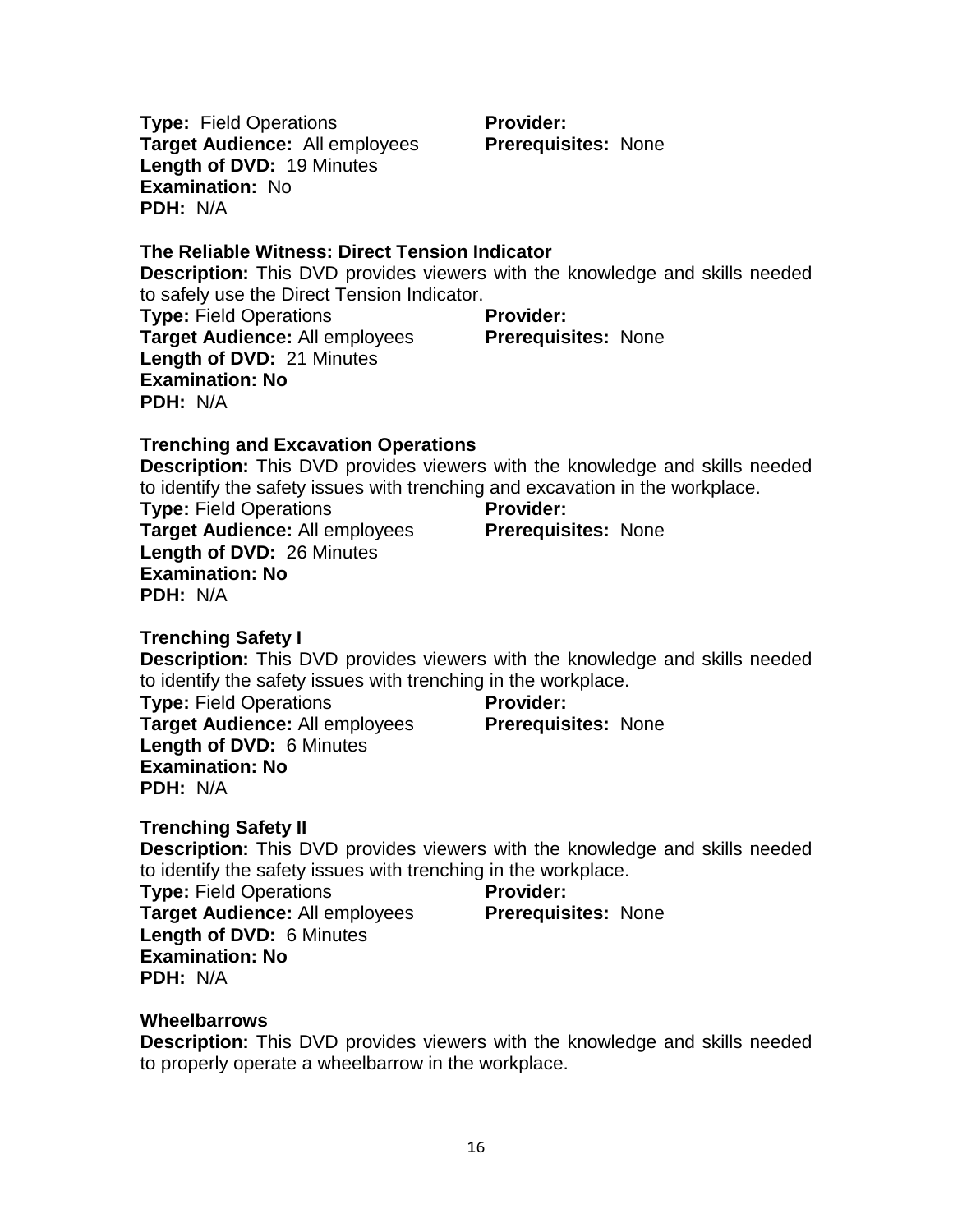**Type:** Field Operations **Target Audience:** All employees **Length of DVD:** 6 Minutes **Examination: No PDH:** N/A

**Provider: Prerequisites:** None

**ZAP! Power Line Safety**

**Description:** This DVD provides viewers with the knowledge and skills needed to identify the dangers associated with power lines in the work-place

**Type:** Field Operations **Target Audience:** All employees **Length of DVD:** 4 Minutes **Examination: No PDH:** N/A

**Provider: Prerequisites:** None

#### **Environmental**

#### **A Good Tomorrow: NCDOT-REU**

**Description:** This DVD provides viewers with an introduction to roadside environmental concerns for NCDOT Roadway Maintenance Workers.

**Type:** Environmental **Target Audience:** All employees **Length of DVD:** 8 Minutes **Examination: No PDH:** N/A

**Provider: Prerequisites:** None

#### **Erosion and Sediment Control Practices Part I**

**Description:** This DVD provides viewers with the knowledge and skills needed to recognize the need for and to perform basic erosion and sediment control practices.

**Type:** Environmental **Target Audience:** All employees **Length of DVD:** 49 Minutes **Examination: No PDH:** N/A

**Provider: Prerequisites:** None

#### **Erosion and Sediment Control Practices Part II**

**Description:** This DVD provides viewers with the knowledge and skills needed to recognize the need for and to perform basic erosion and sediment control practices.

**Type:** Environmental **Target Audience:** All employees **Length of DVD:** 42 Minutes **Examination: No PDH:** N/A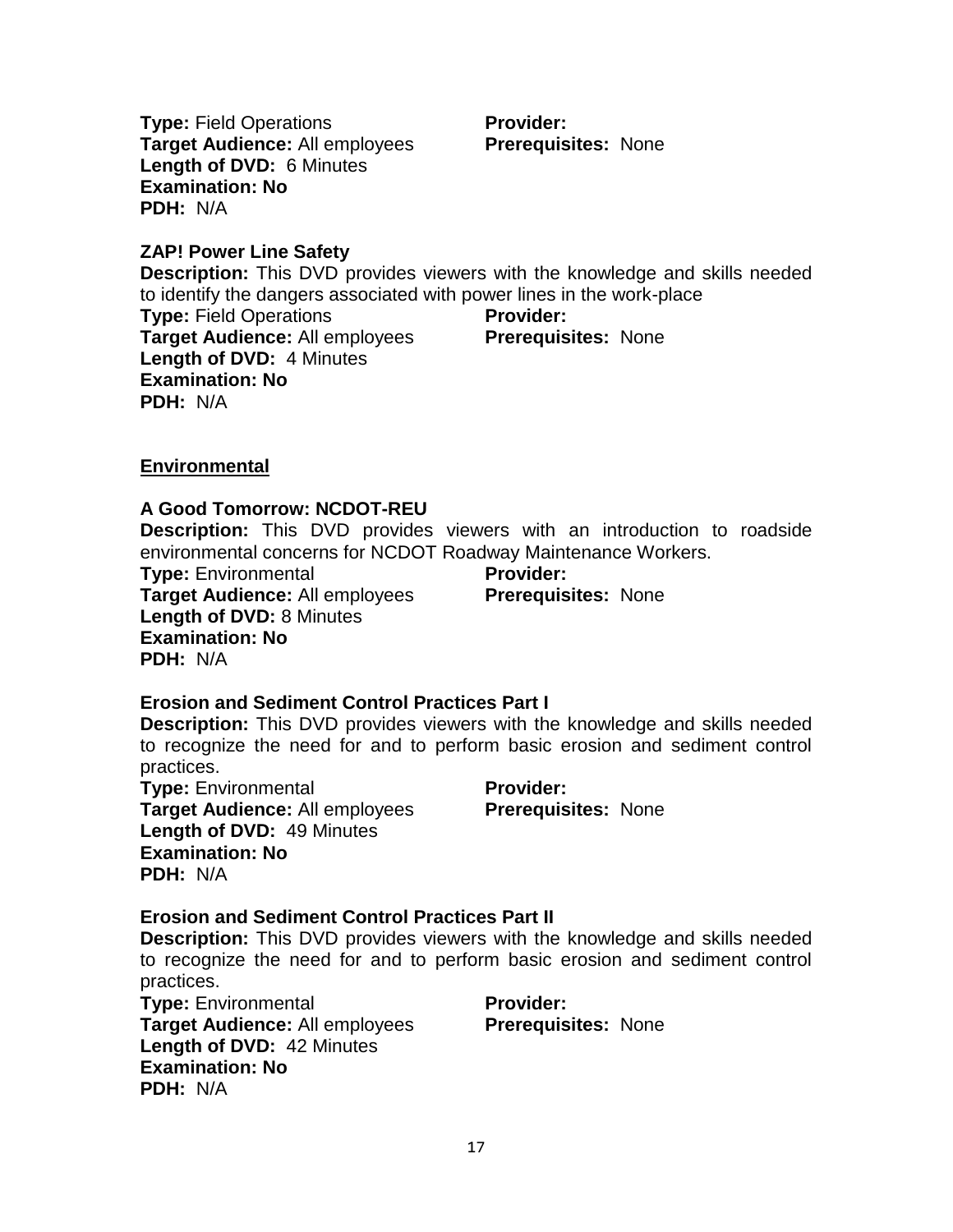#### **Introduction to Erosion Control**

**Description:** This DVD provides viewers with the knowledge and skills needed to recognize the need for and to perform basic erosion control.

**Type:** Environmental **Target Audience:** All employees **Length of DVD:** 31 Minutes **Examination: No PDH:** N/A

**Provider: Prerequisites:** None

#### **Install Erosion Control Devices**

**Description:** This DVD provides viewers with the knowledge and skills needed to recognize the need for and to perform the installation of erosion control devices.

**Type:** Environmental **Target Audience:** All employees **Length of DVD:** 52 Minutes **Examination: No PDH:** N/A

**Provider: Prerequisites:** None

#### **Pollution Prevention**

**Description:** This DVD provides participants with the knowledge and skills needed to recognize sources of pollution on the work-site.

**Type:** Environmental **Target Audience:** All employees **Length of DVD:** 5 Minutes **Examination: No PDH:** N/A

**Provider: Prerequisites:** None **Copyrighted?** Yes

#### **Sediment Control**

**Description:** This DVD provides viewers with the knowledge and skills needed to recognize the need for and to perform basic sediment control. **Type:** Environmental **Target Audience:** All employees **Length of DVD:** 49 Minutes **Examination: No PDH:** N/A **Provider: Prerequisites:** None

#### **Storm-water Pollution Prevention**

**Description:** This DVD provides viewers with the knowledge and skills needed to recognize the need for and to perform basic storm-water pollution control practices.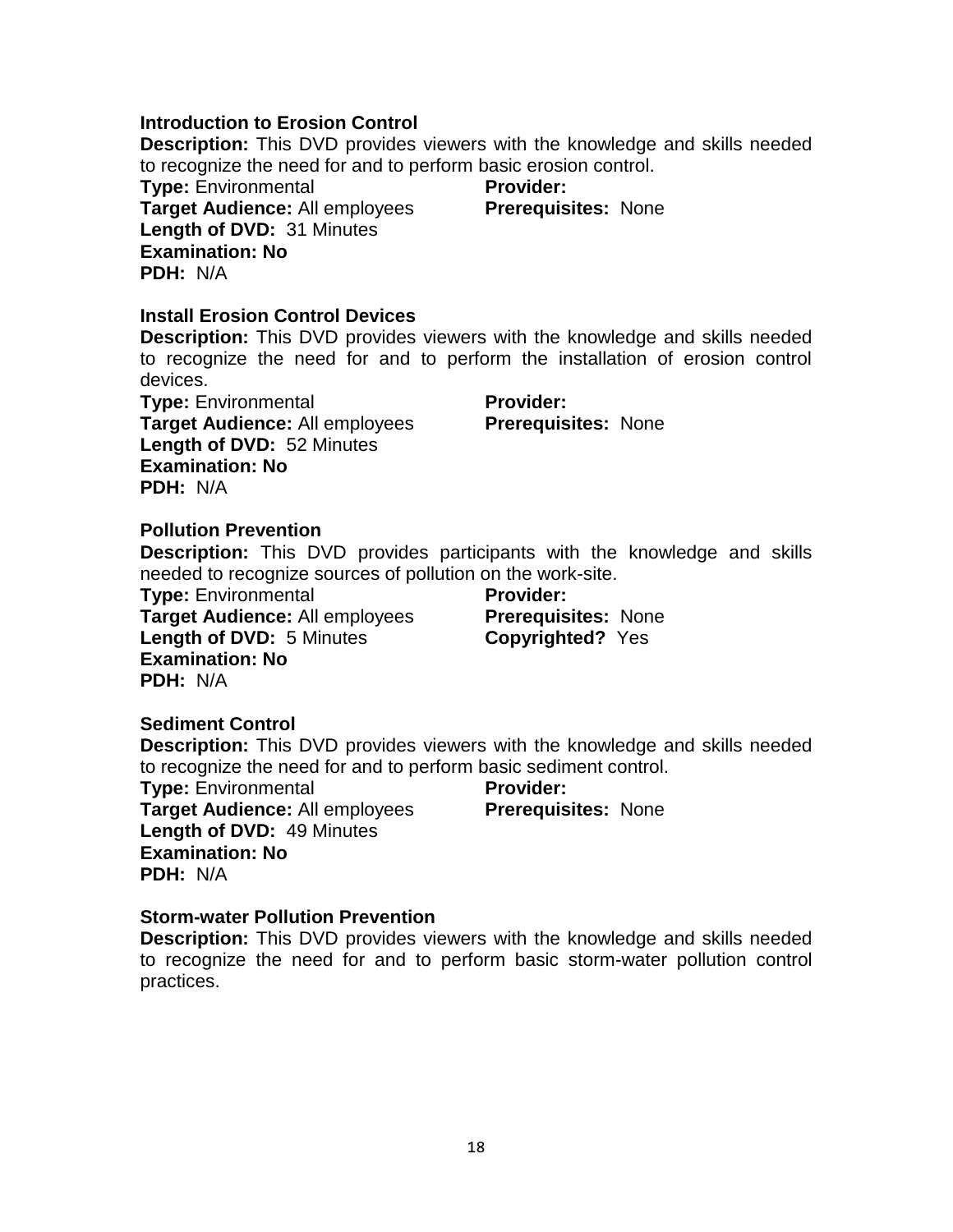**Type:** Environmental **Target Audience:** All employees **Length of DVD:** 35 Minutes **Examination: No PDH:** N/A

**Provider: Prerequisites:** None

**Vegetation Management**

**Description:** This DVD provides viewers with the knowledge and skills needed to recognize the need for and to perform basic vegetation management.

**Type:** Environmental **Target Audience:** All employees **Length of DVD:** 28 Minutes **Examination: No PDH:** N/A

**Provider: Prerequisites:** None

**Personnel**

#### **Peer Pressure**

**Description:** This DVD provides viewers with the knowledge and skills needed to identify safety issues in the workplace prompted by peer pressure.

**Type:** Personnel **Target Audience:** All employees **Length of DVD:** 5 Minutes **Examination: No PDH:** N/A

**Provider: Prerequisites:** None

**Supervisor Responsibility Description:** This DVD provides viewers with the knowledge and skills needed to supervise personnel. **Type:** Personnel **Target Audience:** All employees **Length of DVD:** 19 Minutes **Examination: No PDH:** N/A **Provider: Prerequisites:** None

#### **Violence in the Workplace**

**Description:** This DVD provides viewers with the knowledge and skills needed to identify the potential dangers of violence in the workplace.

**Type:** Personnel **Target Audience:** All employees **Length of DVD:** 7 Minutes **Examination: No PDH:** N/A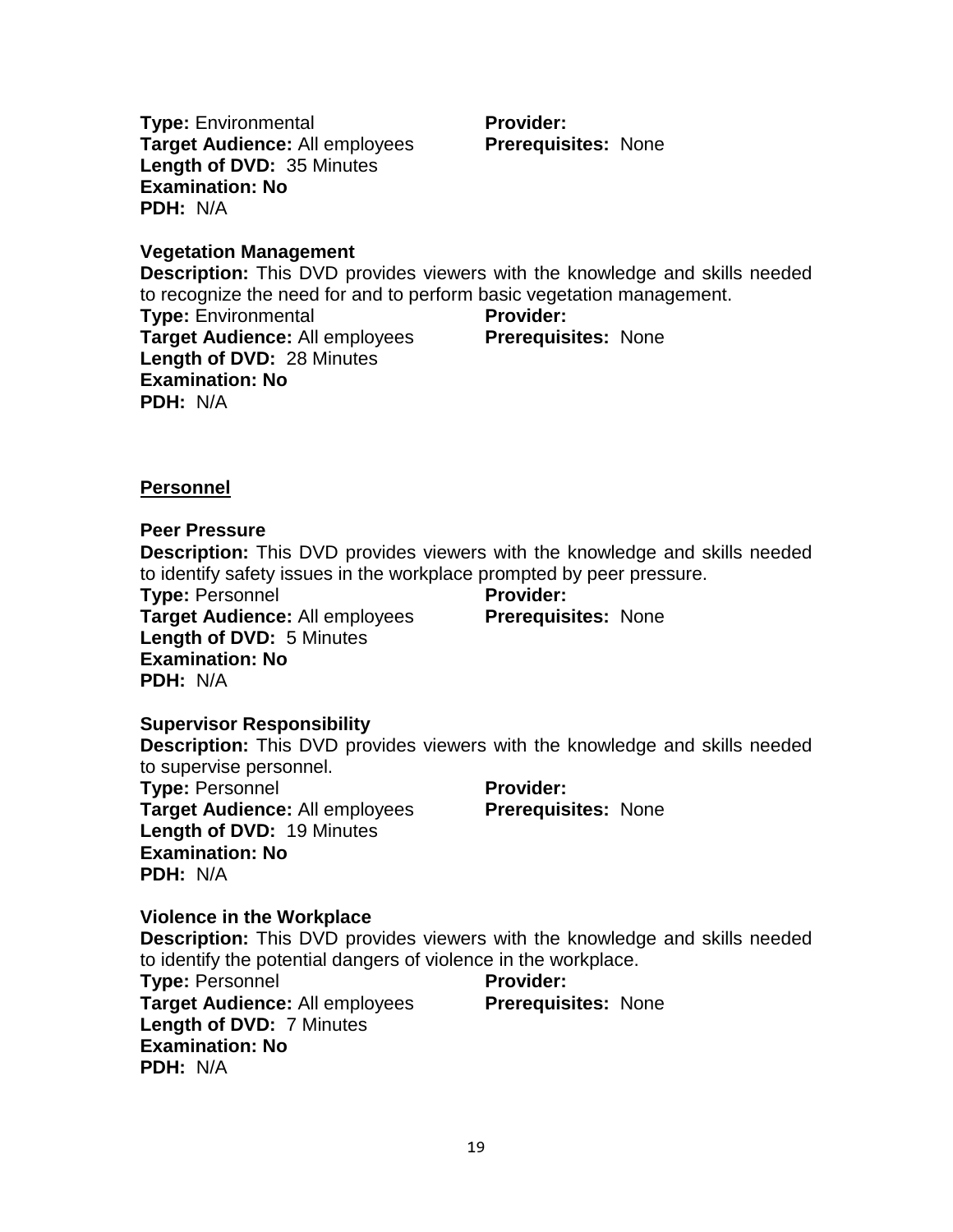#### **Safety Films**

#### **A Better Way: Defensive Driving**

**Description:** This DVD provides viewers with the knowledge and skills needed to identify the potential dangers involved in operating a motor vehicle.

**Type:** Safety **Target Audience:** All employees **Length of DVD:** 25 Minutes **Examination: No PDH:** N/A

**Provider: Prerequisites:** None

#### **Accident Investigation**

**Description:** This DVD provides viewers with the knowledge and skills needed to identify the causes of accidents in the workplace.

**Type:** Safety **Target Audience:** All employees **Length of DVD:** 14 Minutes **Examination: No PDH:** N/A

**Provider:** 

#### **Prerequisites:** None

#### **AC Heat stick**

**Description:** This DVD provides viewers with the knowledge and skills needed to identify the potential dangers involved with electricity using the AC Heat stick.

**Type:** Safety **Target Audience:** All employees **Length of DVD:** 18 Minutes **Examination: No PDH:** N/A

**Provider:** 

**Prerequisites:** None

#### **Adopt A Highway Safety Program**

**Description:** This DVD provides viewers with the knowledge and skills needed to safely pick up litter alongside NC roadways as part of the Adopt a Highway Program.

**Type:** Safety **Target Audience:** All employees **Length of DVD:** 6 Minutes **Examination: No PDH:** N/A

**Provider: Prerequisites:** None

#### **Asbestos in the Workplace**

**Description:** This DVD provides viewers with the knowledge and skills needed to identify the potential dangers involved with asbestos in the work area.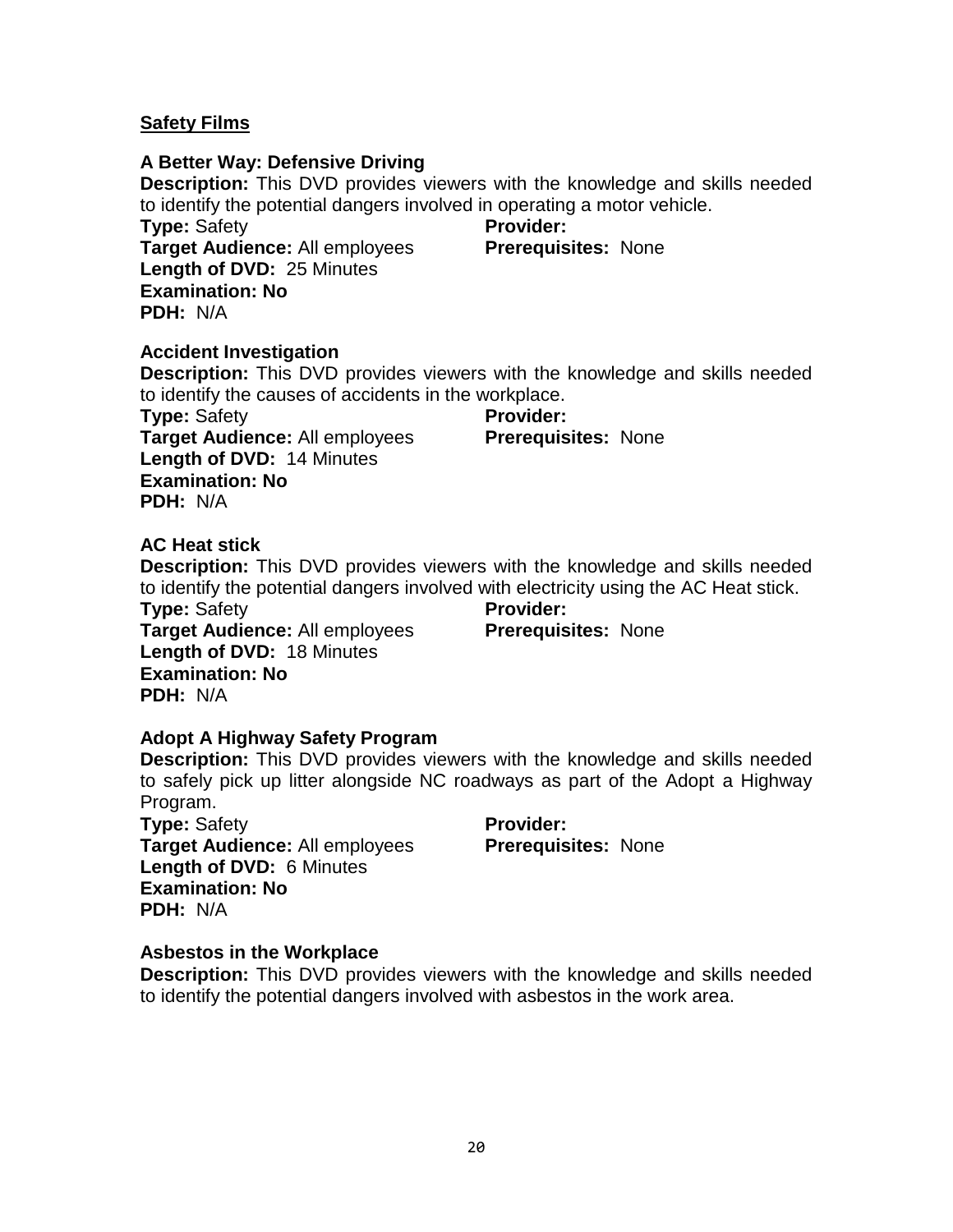**Type:** Safety **Target Audience:** All employees **Length of DVD:** 10 Minutes **Examination: No PDH:** N/A

#### **Avoiding Poisonous Plants**

**Description:** This DVD provides viewers with the knowledge and skills needed to identify the potential dangers poisonous plants in the outside work area. **Type:** Safety **Target Audience:** All employees **Length of DVD:** 12 Minutes **Examination: No PDH:** N/A **Provider: Prerequisites:** None

**Back Safety**

**Description:** This DVD provides participants with the knowledge and skills needed to recognize and prevent back injuries.

**Type:** Safety **Target Audience:** All employees **Length of DVD:** 5 Minutes **Examination: No PDH:** N/A

**Provider: Prerequisites:** None **Copyrighted?** Yes

**Basic First Aid**

**Description:** This DVD provides viewers with the knowledge and skills needed to recognize when first aid is needed and how to perform basic first aid steps.

**Type:** Safety **Target Audience:** All employees **Length of DVD:** 13 Minutes **Examination: No PDH:** N/A

**Prerequisites:** None

**Provider:** 

**Provider:** 

**Prerequisites:** None

#### **Battling Fatigue**

**Description:** This DVD provides viewers with the knowledge and skills needed to recognize when fatigue is affecting you on the job.

**Type:** Safety **Target Audience:** All employees **Length of DVD:** 5 Minutes **Examination:** No **PDH:** N/A

#### **Blood-borne Pathogens**

**Description:** This DVD provides viewers with the knowledge and skills needed to avoid transmitting illness and disease from blood-borne pathogens.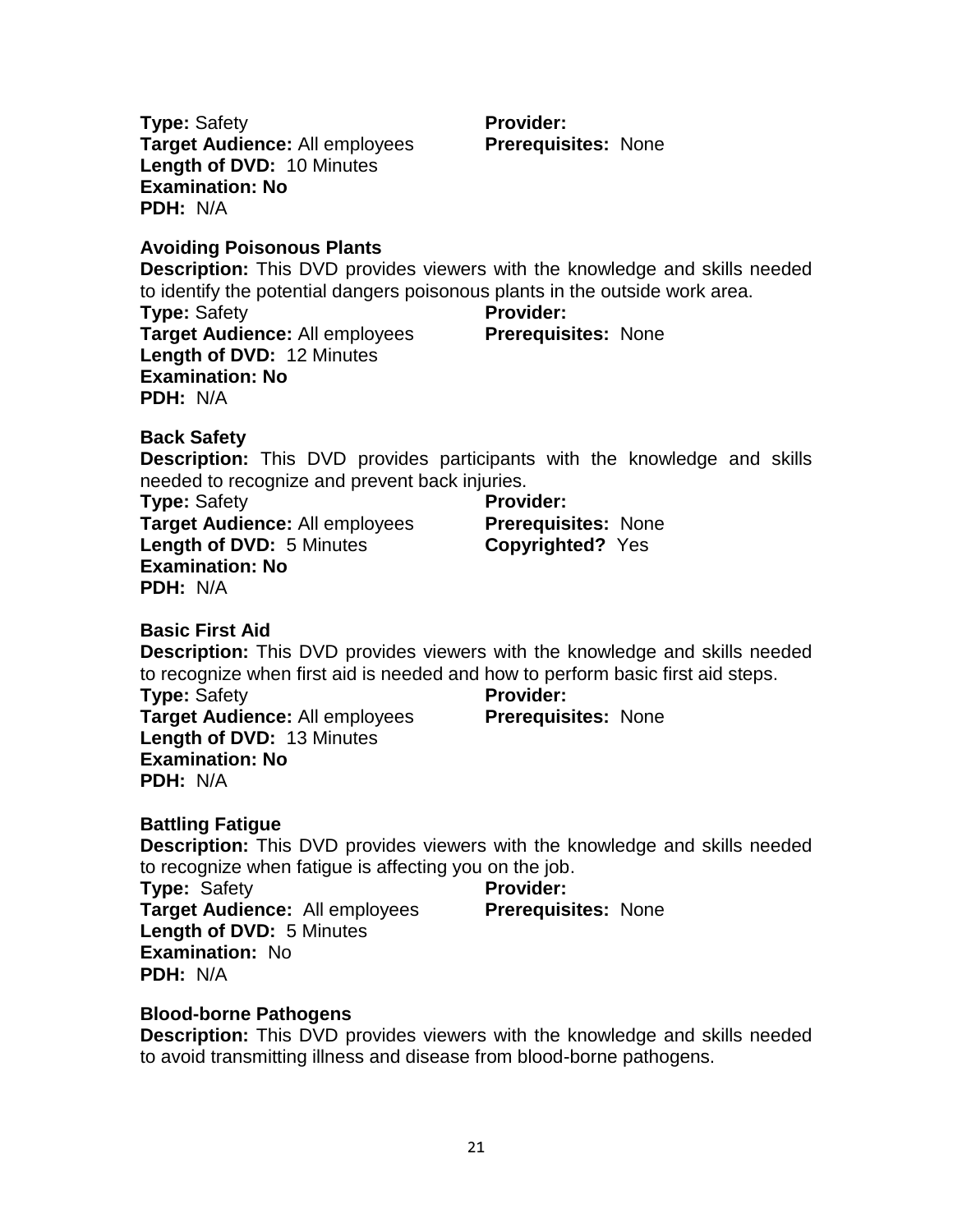**PDH:** N/A **Breaking the Accident Chain**

**Target Audience:** All employees

**Length of DVD:** 5 Minutes

**Provider: Prerequisites:** None

**Description:** This DVD provides viewers with the knowledge and skills needed

to identify factors leading up to accidents on the road. **Type:** Safety **Target Audience:** All employees **Length of DVD:** 7 Minutes **Examination: No Provider:** 

**Prerequisites:** None

**Carbon Monoxide**

**PDH:** N/A

**Type:** Safety

**Examination: No**

**Description:** This DVD provides viewers with the knowledge and skills needed to identify the dangers of carbon monoxide at home and the workplace.

**Type:** Safety **Target Audience:** All employees **Length of DVD:** 5 Minutes **Examination: No PDH:** N/A

**Provider: Prerequisites:** None

#### **Cellular Phones and Two-Way Radios**

**Description:** This DVD provides viewers with the knowledge and skills needed for identification of the dangers of using these devices while driving.

**Type:** Safety **Target Audience:** All employees **Length of DVD:** 6 Minutes **Examination:** No **PDH:** N/A

#### **Provider:**

**Prerequisites:** None

**Circle of Safety**

**Description:** This DVD provides viewers with the knowledge and skills needed to identify dangers in the workplace.

**Type:** Safety **Target Audience:** All employees **Length of DVD:** 8 Minutes **Examination: No PDH:** N/A

# **Provider:**

**Prerequisites:** None

#### **Cracking the Code: Material Safety Data Sheets**

**Description:** This DVD provides viewers with the knowledge and skills needed to identify the dangers of working with chemicals in the workplace.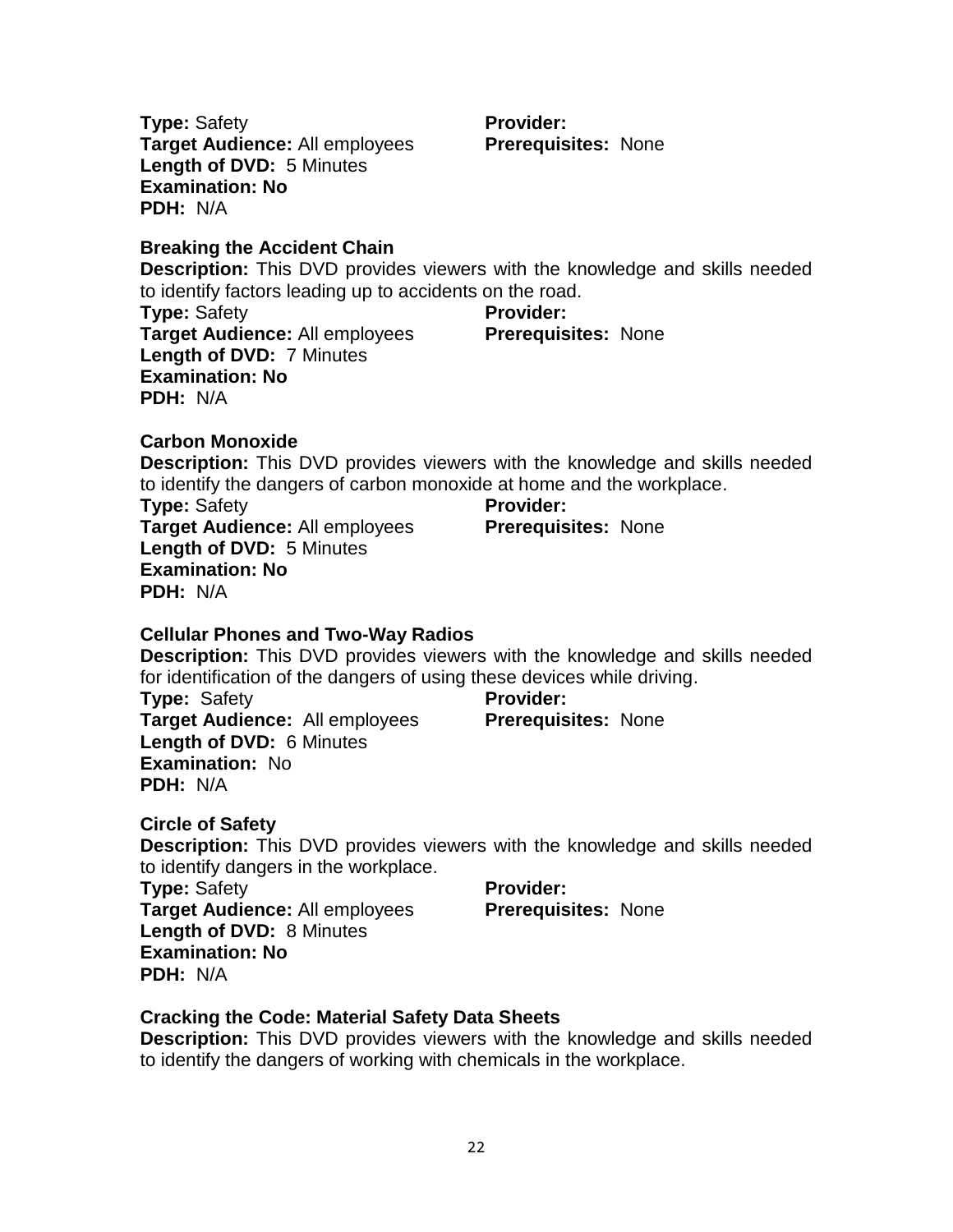**Type:** Safety **Target Audience:** All employees **Length of DVD:** 6 Minutes **Examination: No PDH:** N/A

#### **Decontamination**

**PDH:** N/A

**Description:** This DVD provides viewers with the knowledge and skills needed to decontaminate yourself and the workplace in the event of a chemical spill. **Type:** Safety **Target Audience:** All employees **Length of DVD:** 6 Minutes **Examination: No Provider: Prerequisites:** None

**Dreams into Nightmares**

**Description:** This DVD provides viewers with the knowledge and skills needed to identify dangers in the home and workplace.

**Type:** Safety **Target Audience:** All employees **Length of DVD:** 5 Minutes **Examination: No PDH:** N/A

#### **Driver Attitude**

**Description:** This DVD provides viewers with the knowledge and skills needed to identify dangers while driving.

**Type:** Safety **Target Audience:** All employees **Length of DVD:** 7 Minutes **Examination: No PDH:** N/A

**Provider:** 

**Prerequisites:** None

#### **Equipment Mounting & Dismounting Using the 3 Point System**

**Description:** This DVD provides viewers with the knowledge and skills needed to identify proper mounting and dismounting using the 3 point system.

**Type:** Safety **Target Audience:** All employees **Length of DVD:** 10 Minutes **Examination: No PDH:** N/A

#### **Fall Protection Systems Overview**

**Description:** This DVD provides viewers with the knowledge and skills needed to identify and use various fall protection systems in the workplace.

**Provider:** 

**Prerequisites:** None

**Provider: Prerequisites:** None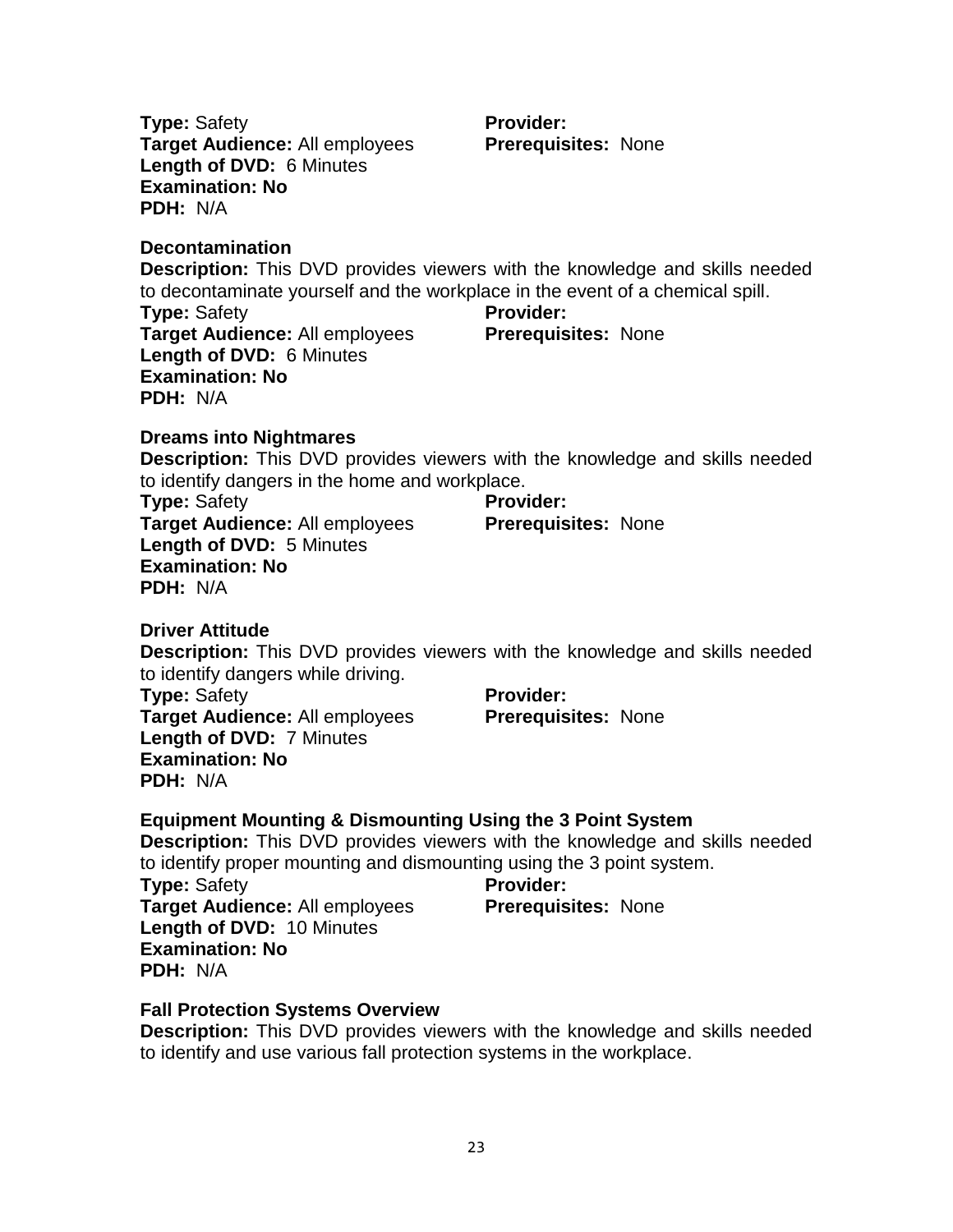**Type:** Safety **Target Audience:** All employees **Length of DVD:** 7 Minutes **Examination: No PDH:** N/A

**Provider: Prerequisites:** None

**Falls**

**Description:** This DVD provides viewers with the knowledge and skills needed to identify various fall hazards at home and the workplace.

**Type:** Safety **Target Audience:** All employees **Length of DVD:** 4 Minutes **Examination: No PDH:** N/A

**Provider: Prerequisites:** None

**Fire Safety**

**Description:** This DVD provides viewers with the knowledge and skills needed to identify the potential dangers fire in the workplace.

**Type:** Safety **Target Audience:** All employees **Length of DVD:** 21 Minutes **Examination: No PDH:** N/A

**Provider: Prerequisites:** None

#### **Five Steps to Ladder Safety**

**Description:** This DVD provides viewers with the knowledge and skills needed to identify the dangers of using ladders at home and in the workplace.

**Type:** Safety **Target Audience:** All employees **Length of DVD:** 5 Minutes **Examination: No PDH:** N/A

**Provider: Prerequisites:** None

#### **Flammables**

**Description:** This DVD provides viewers with the knowledge and skills needed to identify various types of flammables and the dangers of using them.

**Type:** Safety **Target Audience:** All employees **Length of DVD:** 6 Minutes **Examination: No PDH:** N/A

#### **Provider: Prerequisites:** None

**Gases At Home and Work**

**Description:** This DVD provides viewers with the knowledge and skills needed to identify the dangers of using various gases at home and the workplace.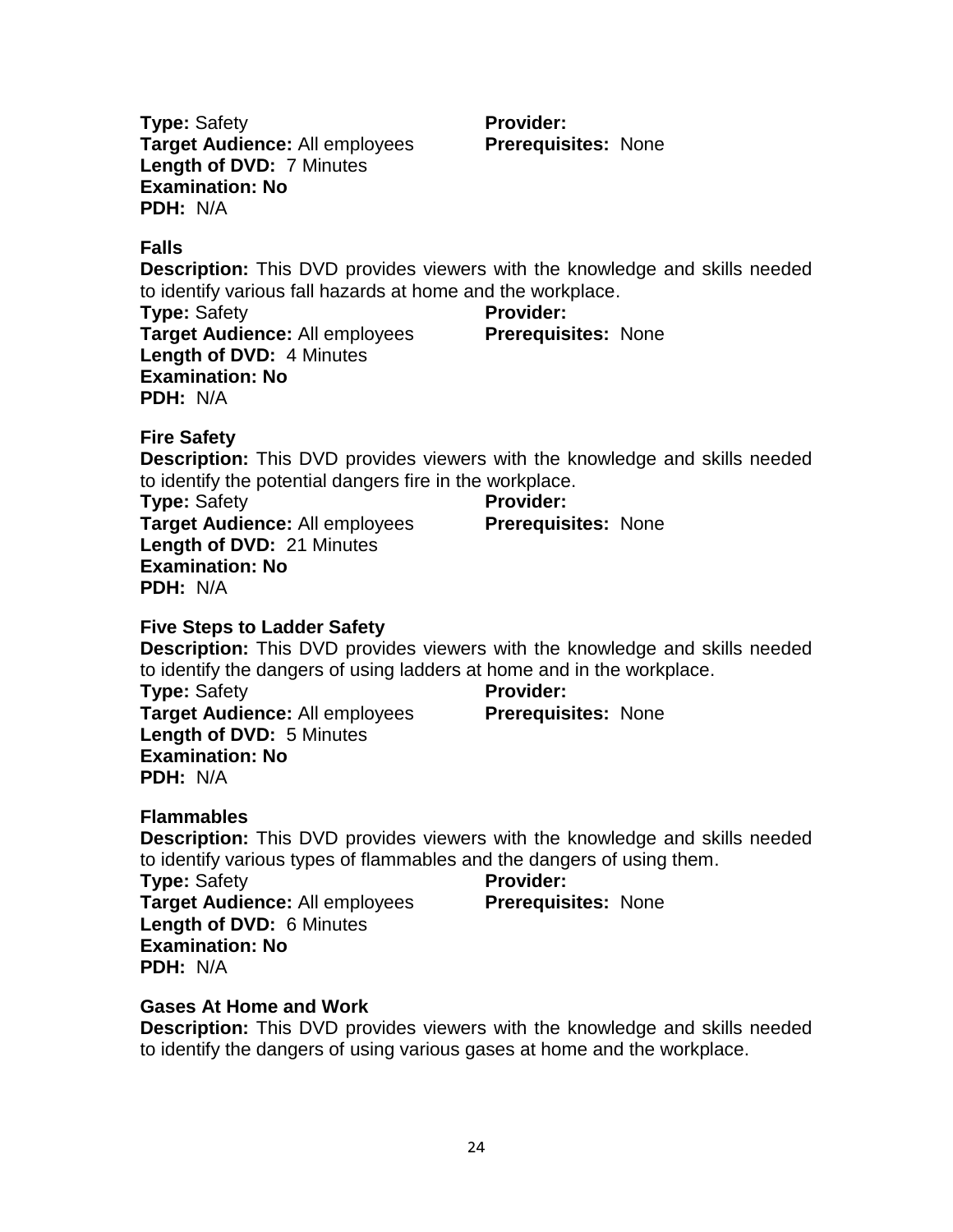**Type:** Safety **Target Audience:** All employees **Length of DVD:** 5 Minutes **Examination: No PDH:** N/A

**Getting Your Back into It**

**Description:** This DVD provides viewers with the knowledge and skills needed to avoid back injuries at home and in the workplace.

**Provider:** 

**Prerequisites:** None

**Type:** Safety **Target Audience:** All employees **Length of DVD:** 4 Minutes **Examination: No PDH:** N/A **Provider: Prerequisites:** None

#### **Good Driving is an Attitude**

**Description:** This DVD provides viewers with the knowledge and skills needed to identify driving dangers on the road.

**Type:** Safety **Target Audience:** All employees **Length of DVD:** 4 Minutes **Examination: No PDH:** N/A

**Provider: Prerequisites:** None

#### **Hard Hat Safety**

**Description:** This DVD provides viewers with the knowledge and skills needed to identify the benefits of using hard-hats for safety.

**Type:** Safety **Target Audience:** All employees **Length of DVD:** 5 Minutes **Examination: No PDH:** N/A **Provider:** 

# **Prerequisites:** None

**Provider:** 

**Prerequisites:** None

#### **Hazard Assessment**

**Description:** This DVD provides viewers with the knowledge and skills needed to assess hazards at home and in the workplace.

**Type:** Safety **Target Audience:** All employees **Length of DVD:** 13 Minutes **Examination: No PDH:** N/A

#### **Hazard Communication**

**Description:** This DVD provides viewers with the knowledge and skills needed to recognize hazards at home and in the workplace.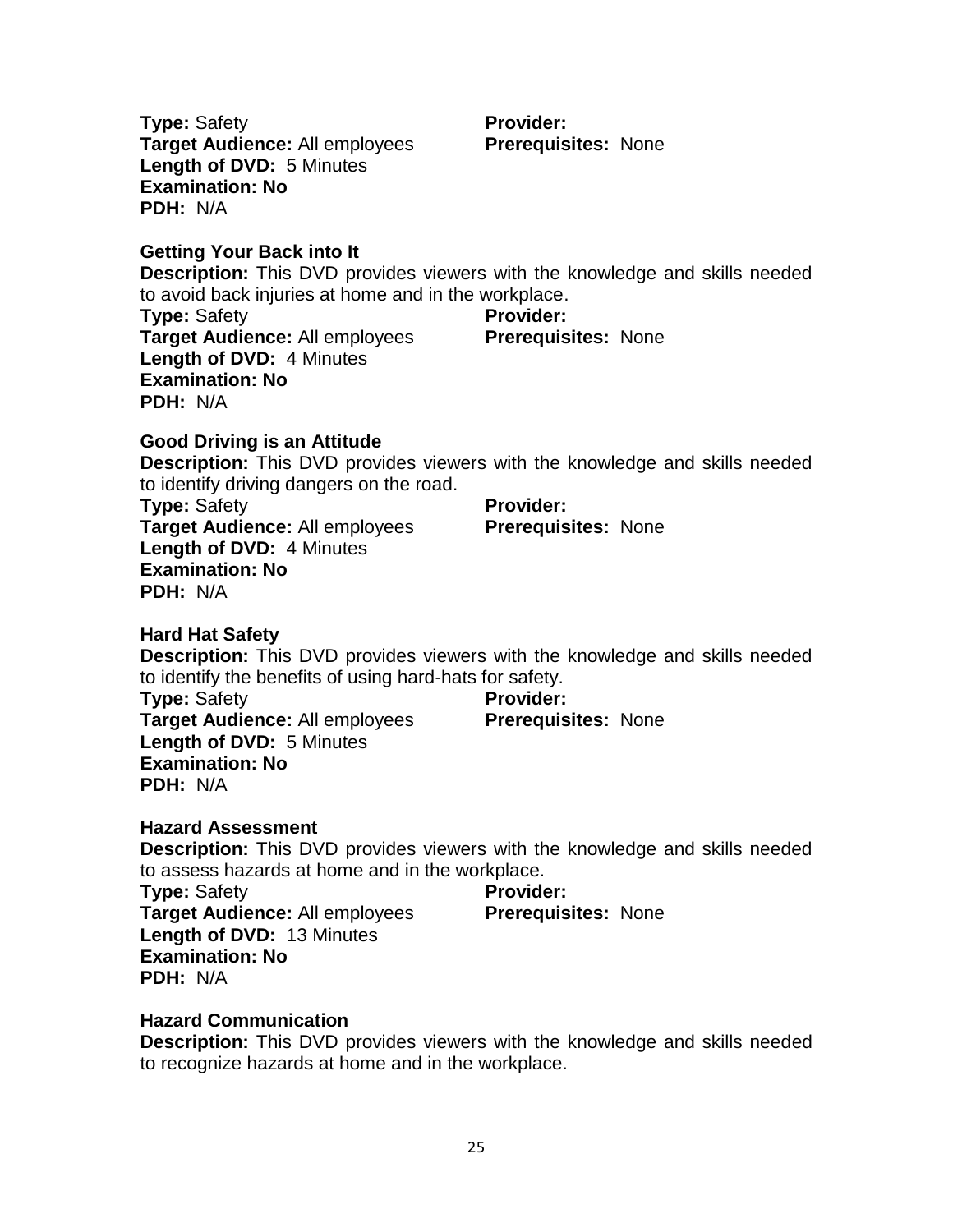**Type:** Safety **Target Audience:** All employees **Length of DVD:** 18 Minutes **Examination: No PDH:** N/A

**Provider: Prerequisites:** None

#### **Haz-Com: Introduction to the Materials Safety Data Sheets**

**Description:** This DVD provides viewers with the knowledge and skills needed to identify the hazards of chemicals using the MSDS sheets.

**Type:** Safety **Target Audience:** All employees **Length of DVD:** 5 Minutes **Examination: No PDH:** N/A **Provider: Prerequisites:** None

#### **Haz-Com: Your Right to Know**

**Description:** This DVD provides viewers with the knowledge and skills needed to identify various chemicals in use at the workplace.

**Type:** Safety **Target Audience:** All employees **Length of DVD:** 6 Minutes **Examination: No PDH:** N/A

#### **Provider: Prerequisites:** None

#### **Hearing Safety**

**Description:** This DVD provides viewers with the knowledge and skills needed to avoid hearing injuries in the workplace by using protection devices

**Type:** Safety **Target Audience:** All employees **Length of DVD:** 5 Minutes **Examination: No PDH:** N/A

**Provider:** 

**Prerequisites:** None

#### **Hearing Safety (Extended)**

**Description:** This DVD provides viewers with the knowledge and skills needed to avoid hearing injuries in the workplace by using protection devices

**Type:** Safety **Target Audience:** All employees **Length of DVD:** 16 Minutes **Examination: No PDH:** N/A

#### **Provider:**

**Prerequisites:** None

**Heat Stress**

**Description:** This DVD provides viewers with the knowledge and skills needed to identify the dangers of heat stress on the job-site.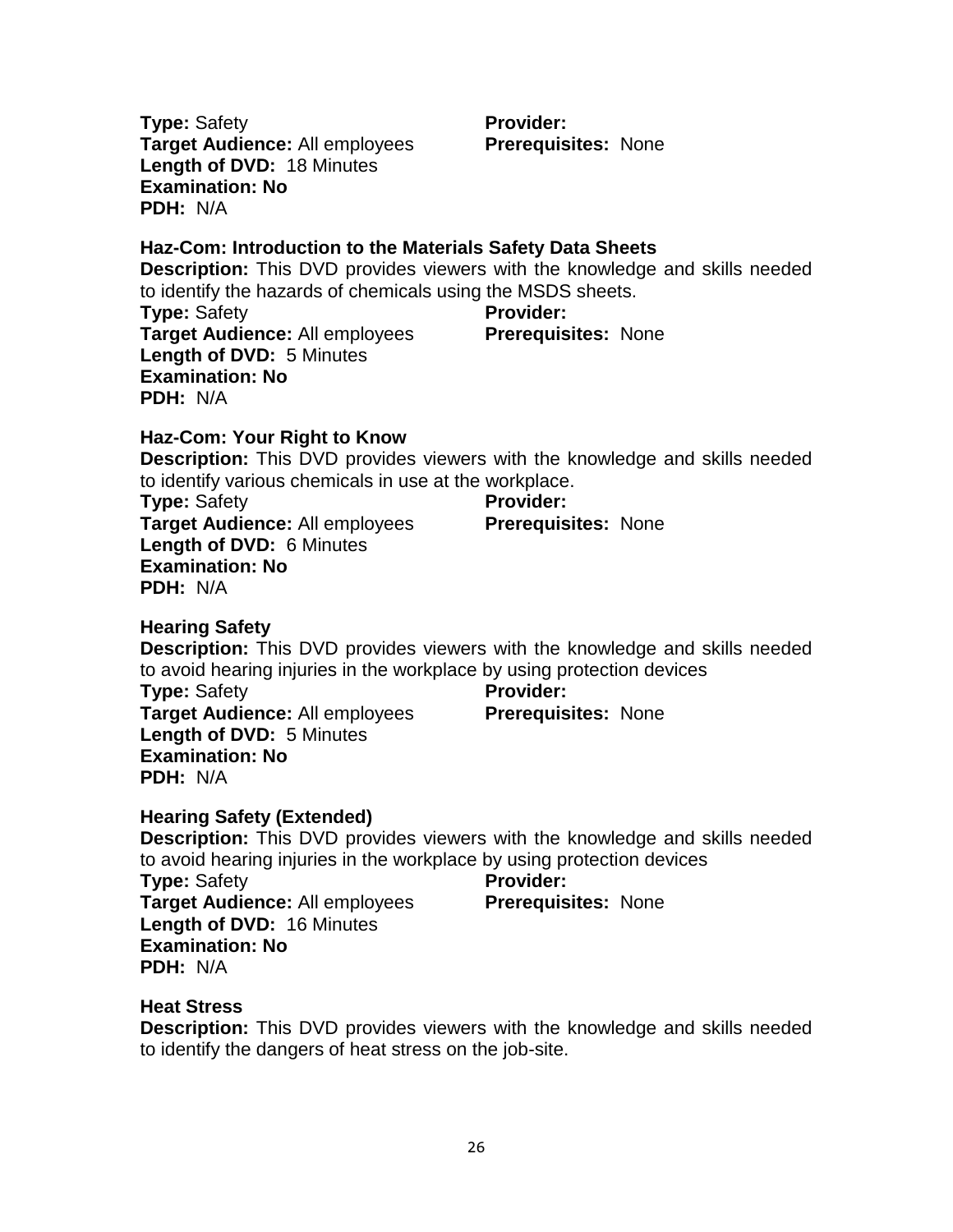**Type:** Safety **Target Audience:** All employees **Length of DVD:** 6 Minutes **Examination: No PDH:** N/A

**Home Chemical Handling**

**Description:** This DVD provides viewers with the knowledge and skills needed to recognize the dangers of hazardous home chemicals.

**Provider:** 

**Prerequisites:** None

**Type:** Safety **Target Audience:** All employees **Length of DVD:** 5 Minutes **Examination: No PDH:** N/A **Provider: Prerequisites:** None

#### **Home Fire Evacuation**

**Description:** This DVD provides viewers with the knowledge and skills needed to identify the dangers of a home fire and how to evacuate the home.

**Type:** Safety **Target Audience:** All employees **Length of DVD:** 17 Minutes **Examination: No PDH:** N/A

**Provider: Prerequisites:** None

**Home Safety**

**Description:** This DVD provides viewers with the knowledge and skills needed to identify the dangers at home and how to prevent them.

**Type:** Safety **Target Audience:** All employees **Length of DVD:** 21 Minutes **Examination: No PDH:** N/A

**Provider: Prerequisites:** None

**Prerequisites:** None

#### **Housekeeping**

**Description:** This DVD provides viewers with the knowledge and skills needed to identify the dangers of a cluttered job site.

**Provider:** 

**Type:** Safety **Target Audience:** All employees **Length of DVD:** 5 Minutes **Examination: No PDH:** N/A

#### **Incident Management Response Plan**

**Description:** This DVD provides viewers with the knowledge and skills needed to create an Incident Management Response Plan.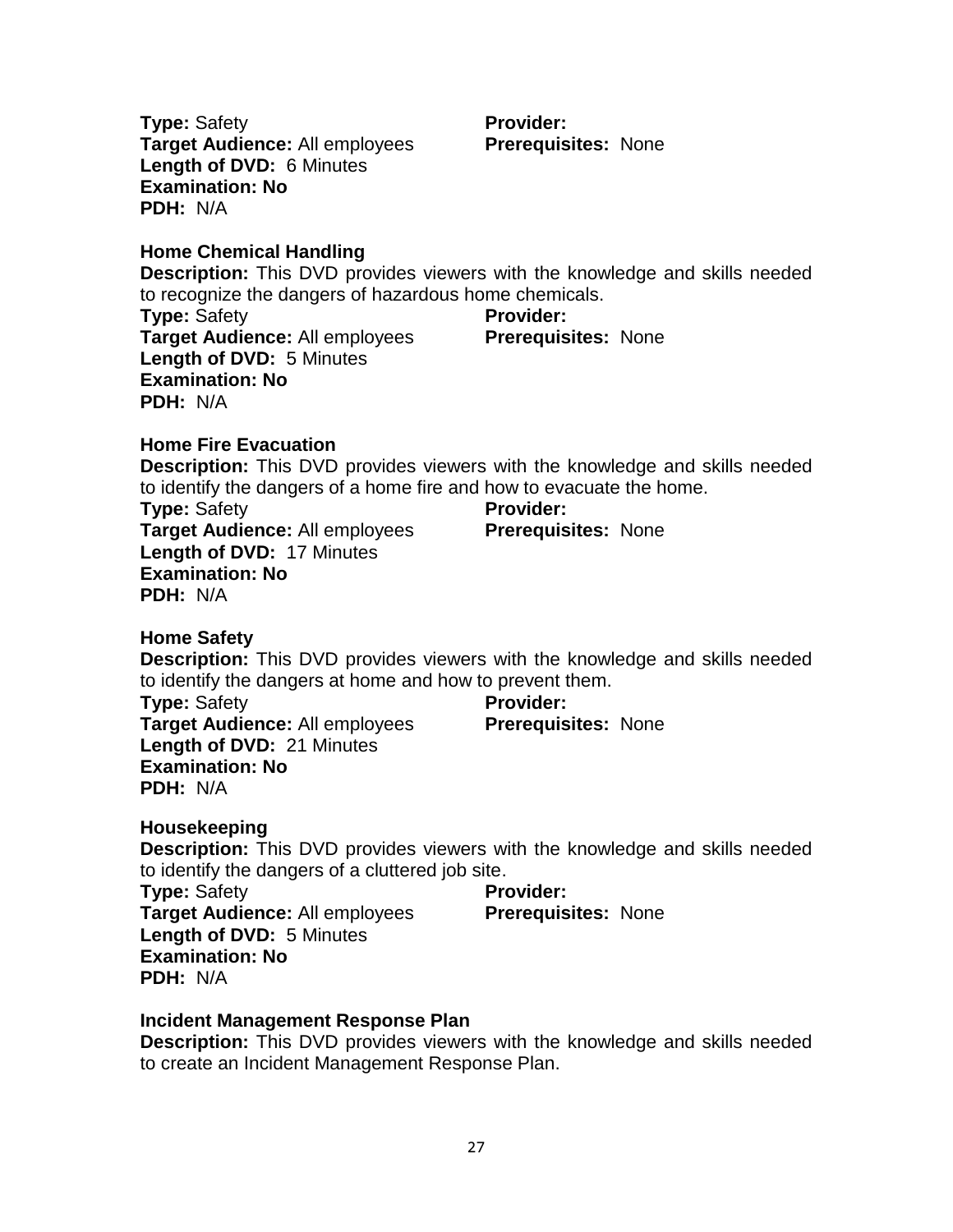**Description:** This DVD provides viewers with the knowledge and skills needed

**Type:** Safety **Target Audience:** All employees **Provider: Prerequisites:** None

**Target Audience:** All employees **Length of DVD: 2**1 Minutes **Examination: No Prerequisites:** None

to identify the dangers at the job-site and how to prevent them.

**Just Horsing Around**

**Type:** Safety

**PDH:** N/A

**Examination: No**

**Job-Site Safety**

**Type:** Safety

**PDH:** N/A

**Description:** This DVD provides viewers with the knowledge and skills needed to identify the dangers associated with horsing around at the workplace.

**Description:** This DVD provides viewers with the knowledge and skills needed

**Provider:** 

**Provider:** 

**Provider:** 

**Prerequisites:** None

**Prerequisites:** None

**Type:** Safety **Target Audience:** All employees **Length of DVD:** 4 Minutes **Examination: No PDH:** N/A

**Target Audience:** All employees **Length of DVD:** 16 Minutes

## **Lead in the Workplace**

**Description:** This DVD provides viewers with the knowledge and skills needed to identify the dangers of using lead in the workplace.

**Type:** Safety **Target Audience:** All employees **Length of DVD:** 7 Minutes **Examination: No PDH:** N/A

#### **Lead Safety On the Job**

to identify the dangers of using lead in the workplace.

**Length of DVD:** 19 Minutes **Examination: No PDH:** N/A

#### **Lead, Treat it with Respect**

**Description:** This DVD provides viewers with the knowledge and skills needed to identify the dangers of using lead in the workplace.

# 28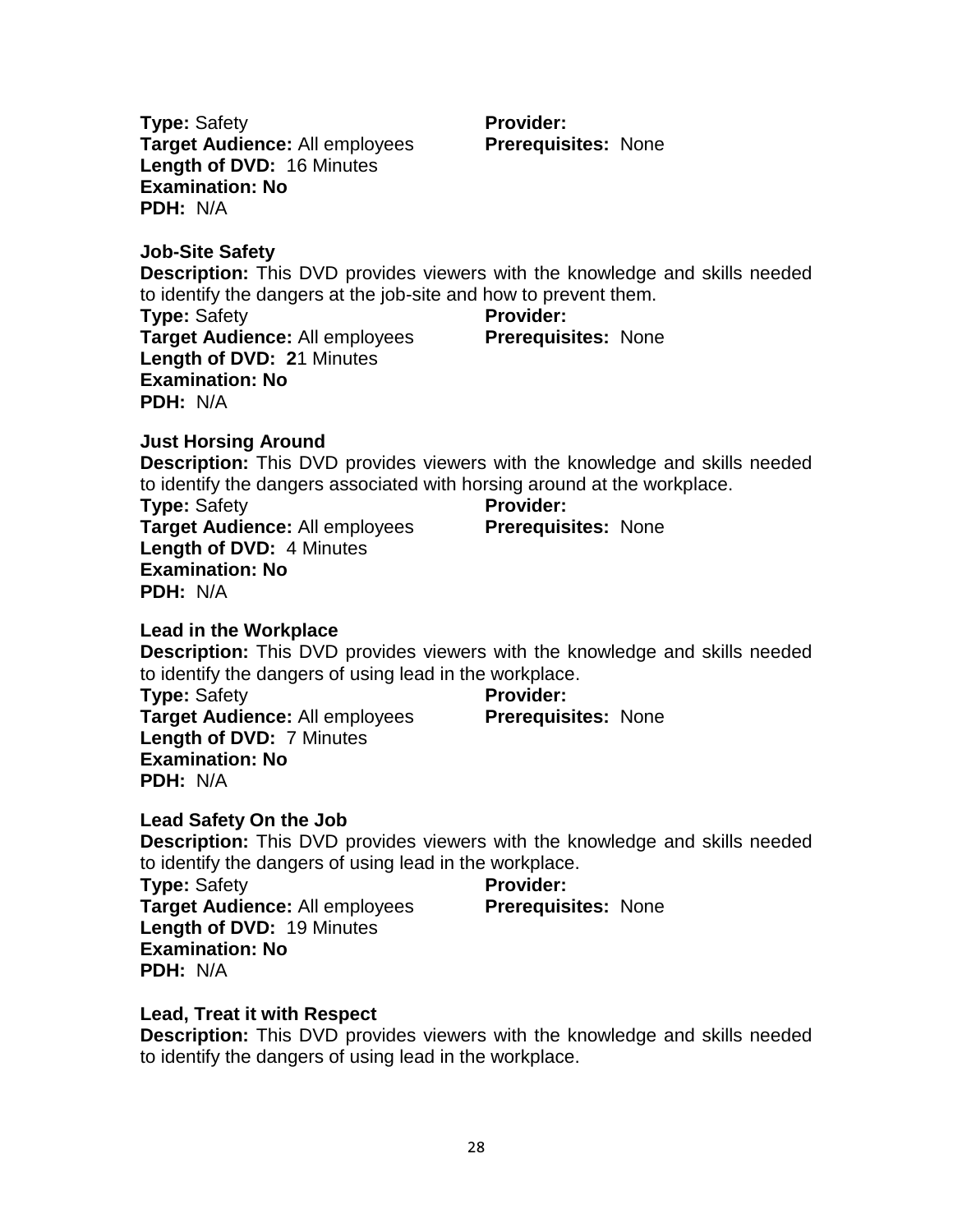**Type:** Safety **Target Audience:** All employees **Length of DVD:** 17 Minutes **Examination: No PDH:** N/A

#### **Lockout/Tagout Affected Employees**

**Description:** This DVD provides viewers with the knowledge and skills needed to identify the dangers of not safety-tagging equipment during maintenance. **Type:** Safety **Target Audience:** All employees **Length of DVD:** 5 Minutes **Examination: No PDH:** N/A **Provider: Prerequisites:** None

**Lyme disease**

**Description:** This DVD provides viewers with the knowledge and skills needed to identify the dangers of tick-borne Lyme disease.

**Type:** Safety **Target Audience:** All employees **Length of DVD:** 6 Minutes **Examination: No PDH:** N/A

#### **Machine Lockout: Controlling Hazardous Energy**

**Description:** This DVD provides viewers with the knowledge and skills needed to avoid various accidents with industrial and construction equipment.

**Type:** Safety **Target Audience:** All employees **Length of DVD:** 20 Minutes **Examination: No PDH:** N/A

**Provider:** 

**Prerequisites:** None

#### **Making Safer Roads: Roadside hazards**

**Description:** This DVD provides viewers with the knowledge and skills needed to identify and limit roadside hazards.

**Type:** Safety **Target Audience:** All employees **Length of DVD:** 12 Minutes **Examination: No PDH:** N/A

#### **Provider:**

**Prerequisites:** None

**Near Misses**

**Description:** This DVD provides viewers with the knowledge and skills needed to avoid various accidents in the workplace.

**Provider: Prerequisites:** None

**Prerequisites:** None

**Provider:**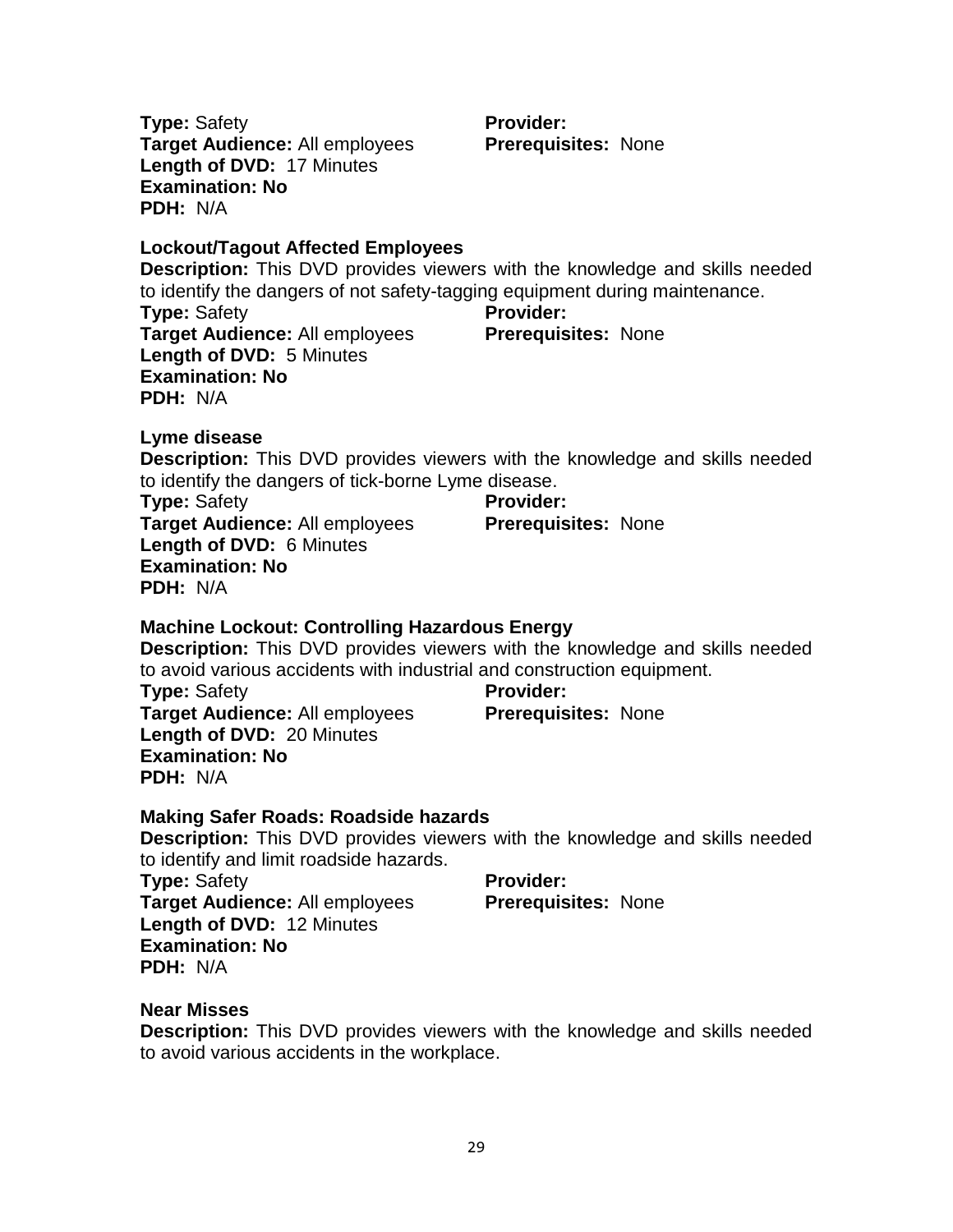**Type:** Safety **Target Audience:** All employees **Length of DVD:** 4 Minutes **Examination: No PDH:** N/A

#### **Outdoor Safety: Critters and Plants**

**Description:** This DVD provides viewers with the knowledge and skills needed to identify the dangers of animals and plants out in the field workplace.

**Type:** Safety **Target Audience:** All employees **Length of DVD:** 5 Minutes **Examination: No PDH:** N/A

#### **Provider: Prerequisites:** None

**Prerequisites:** None

**Provider:** 

**Oxy-Fuel Safety**

**Description:** This DVD provides viewers with the knowledge and skills needed to identify the dangers of using oxy-fuel in the workplace.

**Type:** Safety **Target Audience:** All employees **Length of DVD:** 32 Minutes **Examination: No PDH:** N/A

#### **Provider: Prerequisites:** None

#### **Personal Fall Arrest Systems**

**Description:** This DVD provides viewers with the knowledge and skills needed to identify and use various fall arresting systems in the workplace.

**Type:** Safety **Target Audience:** All employees **Length of DVD:** 6 Minutes **Examination: No PDH:** N/A

#### **Provider:**

**Prerequisites:** None

# **Personal Protective Equipment**

**Description:** This DVD provides viewers with the knowledge and skills needed to properly use personal protective equipment in the workplace.

**Type:** Safety **Target Audience:** All employees **Length of DVD:** 15 Minutes **Examination: No PDH:** N/A

#### **Provider:**

**Prerequisites:** None

#### **Portable Fire Extinguishers**

**Description:** This DVD provides viewers with the knowledge and skills needed to properly use portable fire extinguishers at home and in the workplace.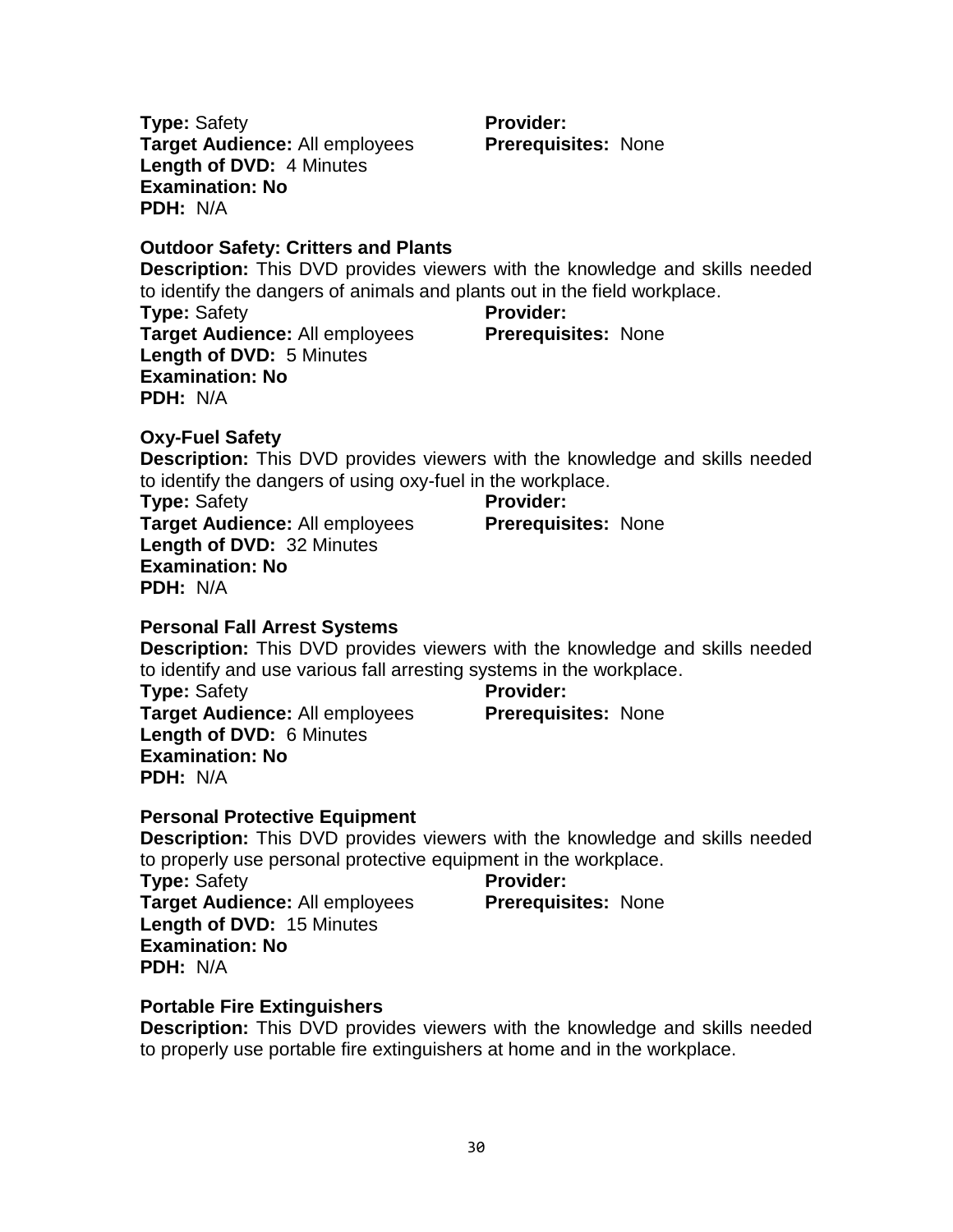**Type:** Safety **Target Audience:** All employees **Length of DVD:** 12 Minutes **Examination: No PDH:** N/A

#### **Respiratory Protection**

**Description:** This DVD provides viewers with the knowledge and skills needed to recognize when respiratory protection is needed in the workplace.

**Type:** Safety **Target Audience:** All employees **Length of DVD:** 26 Minutes **Examination: No PDH:** N/A

# **Provider: Prerequisites:** None

**Safe Lifting Techniques Description:** This DVD provides viewers with the knowledge and skills needed to identify and combat back injuries in the workplace.

**Type:** Safety **Target Audience:** All employees **Length of DVD:** 5 Minutes **Examination: No PDH:** N/A

#### **Safe Rigging Practices**

**Description:** This DVD provides viewers with the knowledge and skills needed to identify and work with safe rigging practices and systems in the workplace.

**Type:** Safety **Target Audience:** All employees **Length of DVD:** 18 Minutes **Examination: No PDH:** N/A

**Provider:** 

**Prerequisites:** None

**Prerequisites:** None

#### **Safe Work Practices in Construction**

**Description:** This DVD provides viewers with the knowledge and skills needed to identify and avoid un-safe work practices on the job.

**Provider:** 

**Type:** Safety **Target Audience:** All employees **Length of DVD:** 11 Minutes **Examination: No PDH:** N/A

#### **Safety Meetings Series I**

**Description:** This DVD provides viewers with the knowledge and skills needed to identify and avoid various lifting, eye protection and hand-tool safety hazards on the job.

## **Provider: Prerequisites:** None

**Prerequisites:** None

**Provider:**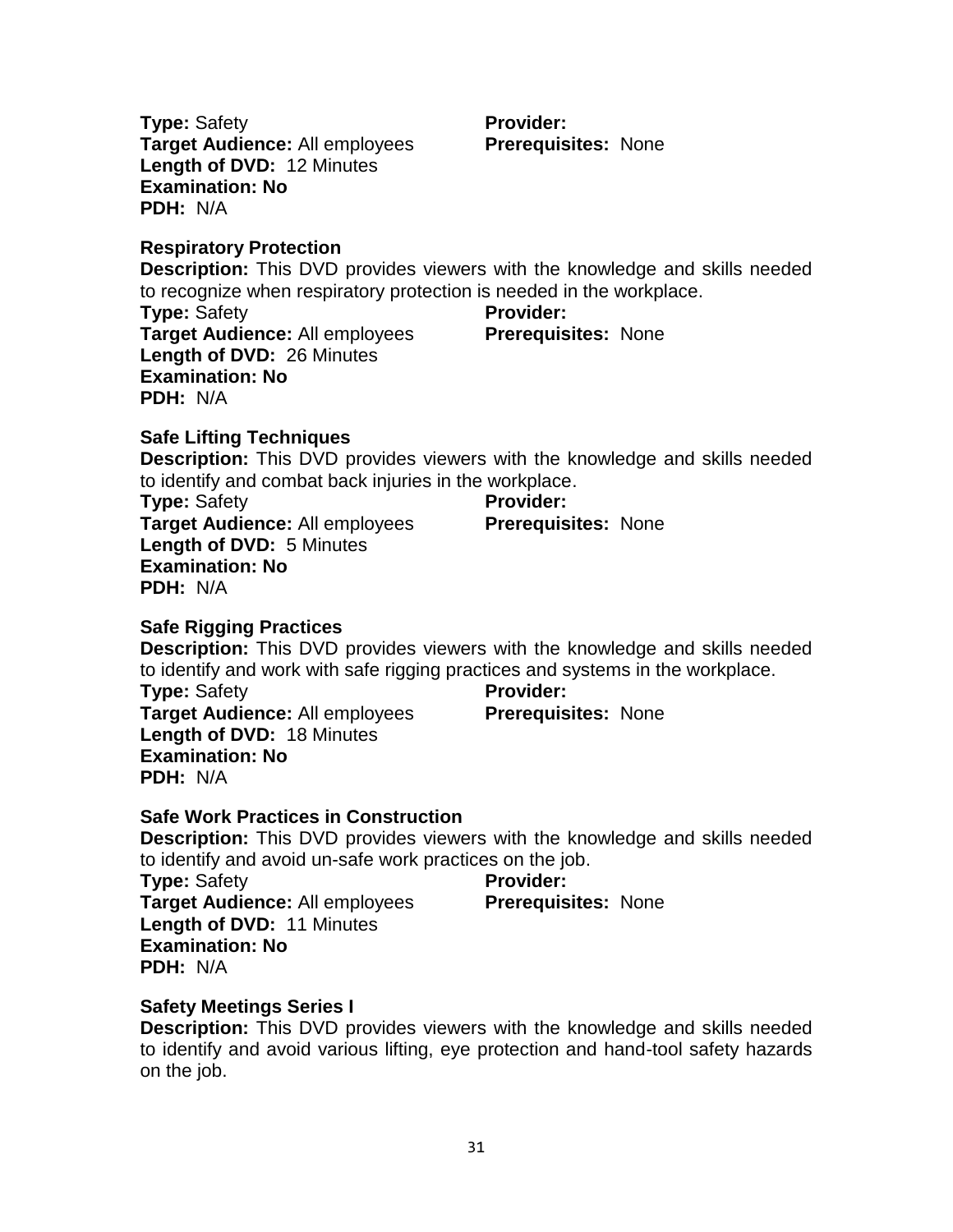**Type:** Safety **Target Audience:** All employees **Length of DVD:** 22 Minutes **Examination: No PDH:** N/A

**Safety Meetings Series II**

**Description:** This DVD provides viewers with the knowledge and skills needed to identify and avoid various safety gear, housekeeping hazards and hand protection safety hazards on the job.

**Provider:** 

**Provider:** 

**Prerequisites:** None

**Type:** Safety **Target Audience:** All employees **Length of DVD:** 17 Minutes **Examination: No PDH:** N/A

**Prerequisites:** None

#### **Safety Meetings Series III**

**Description:** This DVD provides viewers with the knowledge and skills needed to identify and avoid various electrical safety, skin protection and horseplay safety hazards on the job.

**Type:** Safety **Target Audience:** All employees **Length of DVD:** 25 Minutes **Examination: No PDH:** N/A

**Provider: Prerequisites:** None

#### **Safety Attitude**

**Description:** This DVD provides viewers with the knowledge and skills needed to develop a positive attitude towards safety on the job.

**Type:** Safety **Target Audience:** All employees **Length of DVD:** 5 Minutes **Examination: No PDH:** N/A **Provider: Prerequisites:** None

#### **Safety Orientation: It Takes a Winning Attitude**

**Description:** This DVD provides viewers with the knowledge and skills needed to identify and avoid un-safe work practices on the job.

**Type:** Safety **Target Audience:** All employees **Length of DVD:** 22 Minutes **Examination: No PDH:** N/A

**Provider: Prerequisites:** None

**Safety Signs**

**Description:** This DVD provides viewers with the knowledge and skills needed to identify the various safety signs in use at the workplace.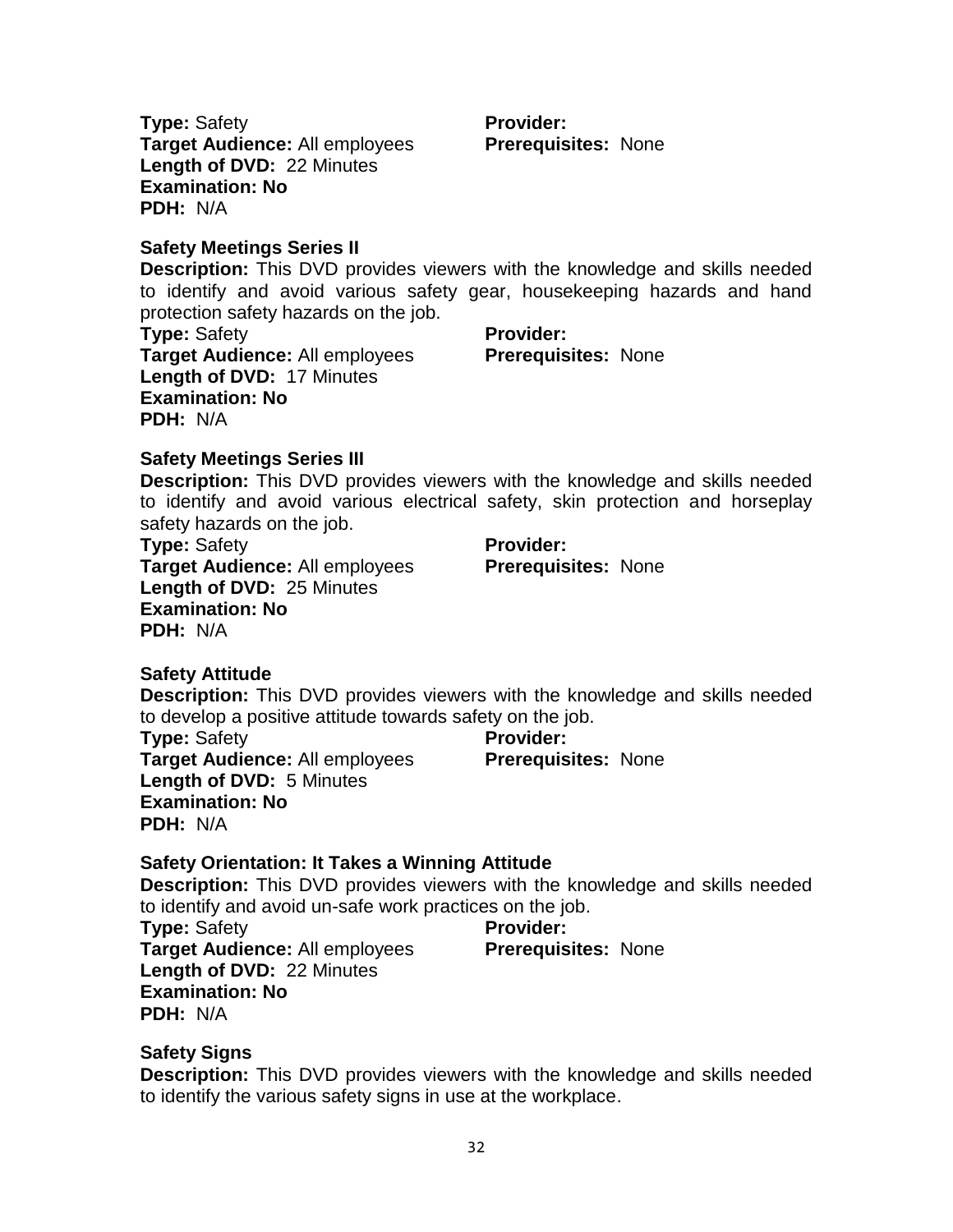**Type:** Safety **Target Audience:** All employees **Length of DVD:** 6 Minutes **Examination: No PDH:** N/A

**Provider: Prerequisites:** None

**Scaffolding Safety**

**Description:** This DVD provides viewers with the knowledge and skills needed to identify and combat potential injuries when using scaffolding in the workplace. **Type:** Safety **Target Audience:** All employees **Length of DVD:** 18 Minutes **Examination: No PDH:** N/A **Provider: Prerequisites:** None

**Slippin' and Slidin'**

**Description:** This DVD provides viewers with the knowledge and skills needed to identify the dangers of walking on slippery surfaces.

**Type:** Safety **Target Audience:** All employees **Length of DVD:** 4 Minutes **Examination: No PDH:** N/A

**Provider: Prerequisites:** None

**Slip, Slop and Slap**

**Description:** This DVD provides viewers with the knowledge and skills needed to identify the dangers skin cancer from the sun.

**Type:** Safety **Target Audience:** All employees **Length of DVD:** 5 Minutes **Examination: No PDH:** N/A

**Provider:** 

**Prerequisites:** None

**Slips, Trips and Falls**

**Description:** This DVD provides viewers with the knowledge and skills needed to identify the dangers of walking on slippery or uneven surfaces.

**Type:** Safety **Target Audience:** All employees **Length of DVD:** 5 Minutes **Examination: No PDH:** N/A

**Provider:** 

**Prerequisites:** None

**Speeding Trucks**

**Description:** This DVD provides viewers with the knowledge and skills needed to identify the dangers of speeding while driving a truck.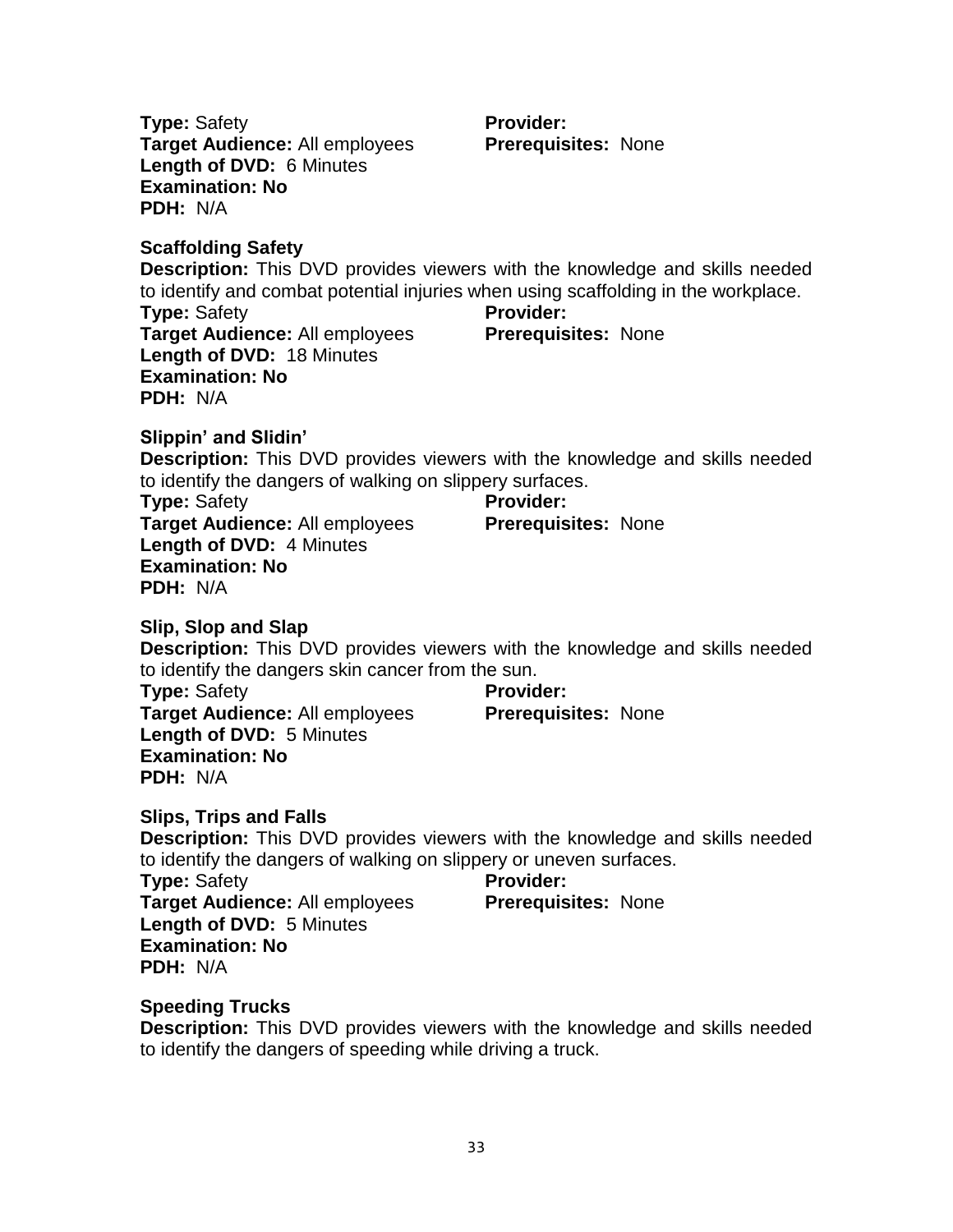**Type:** Safety **Target Audience:** All employees **Length of DVD:** 5 Minutes **Examination: No PDH:** N/A

**Swept Away: A Guide to Water Rescue Ops**

**Description:** This DVD provides viewers with the knowledge and skills needed to recognize the hazards and skills needed to perform Water Rescue Ops. **Type:** Safety **Target Audience:** All employees **Provider: Prerequisites:** None

**Length of DVD:** 31 Minutes **Examination: No PDH:** N/A

**The Accident: What to Do? Description:** This DVD provides viewers with the knowledge and skills needed to properly react to an accident. **Type:** Safety **Target Audience:** All employees **Length of DVD:** 5 Minutes **Provider: Prerequisites:** None

#### **The Hazards of Electricity**

**Examination: No**

**PDH:** N/A

**Description:** This DVD provides viewers with the knowledge and skills needed to identify the dangers of electricity on the workplace.

**Type:** Safety **Target Audience:** All employees **Length of DVD:** 5 Minutes **Examination: No PDH:** N/A

#### **The Hidden Danger: Low Water Crossings**

**Description:** This DVD provides viewers with the knowledge and skills needed to recognize dangers of low-water crossings.

**Type:** Safety **Target Audience:** All employees **Length of DVD:** 9 Minutes **Examination: No PDH:** N/A

# **Provider:**

**Provider:** 

**Prerequisites:** None

**Prerequisites:** None

**The Power of Electricity**

**Description:** This DVD provides viewers with the knowledge and skills needed to identify the dangers of electricity at home and the workplace.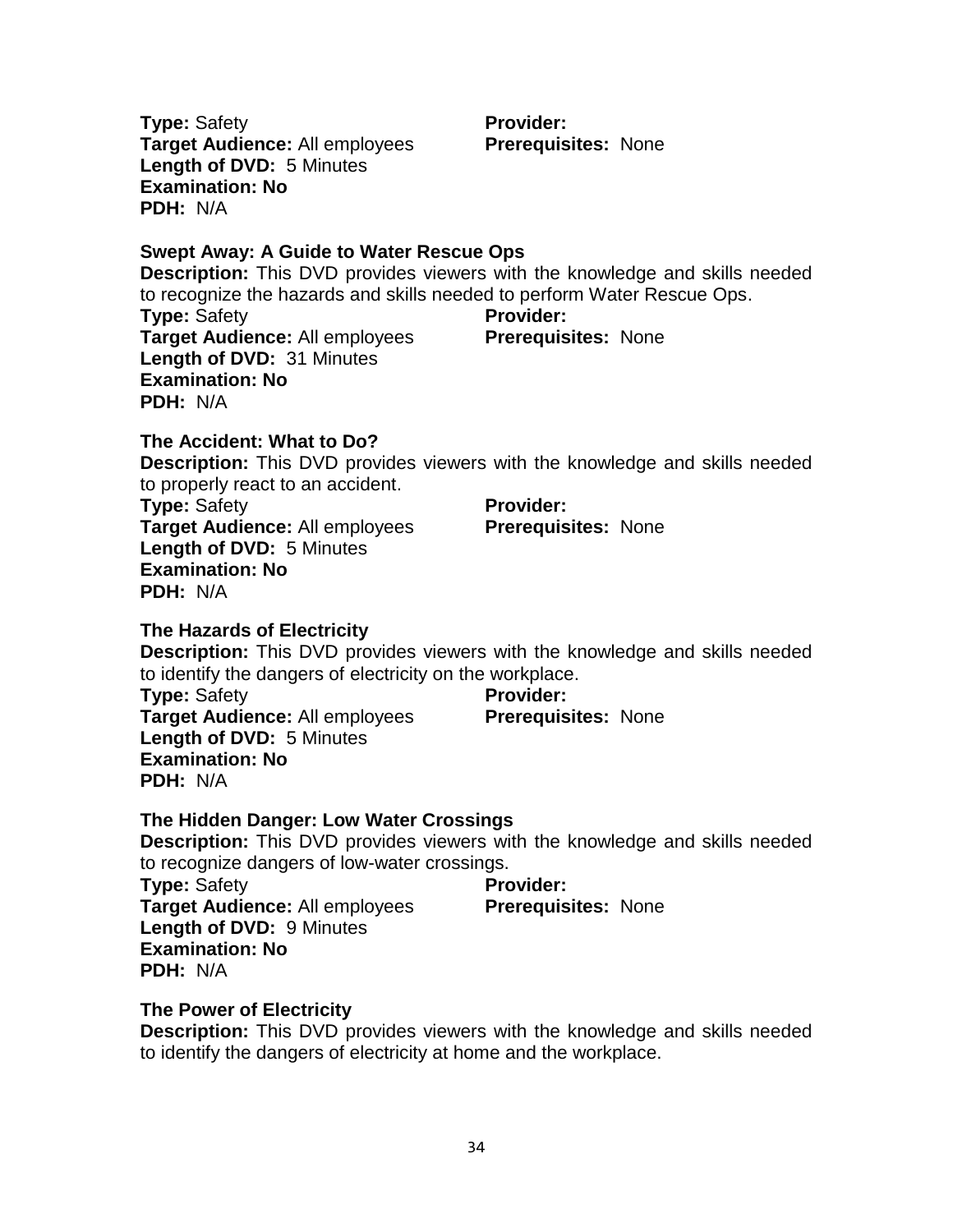**Description:** This DVD provides viewers with the knowledge of how unrestrained

motorists and accidents introduce huge costs to the community.

**Provider:** 

**Provider:** 

**Type:** Safety **Target Audience:** All employees **Length of DVD:** 8 Minutes **Examination: No**

**PDH:** N/A

**Type:** Safety

**PDH:** N/A

**Examination: No**

#### **Watch-out For Assault**

**Description:** This DVD provides viewers with the knowledge and skills needed to identify the signs of pending assaults and how to avoid them.

#### **The Sealed Corridor: Railroad Crossing Safety**

**Description:** This DVD provides viewers with the knowledge and skills needed to identify and help eliminate the dangers at railroad crossings.

**Type:** Safety **Target Audience:** All employees **Length of DVD:** 8 Minutes **Provider: Prerequisites:** None

**Description:** This DVD provides viewers with the knowledge and skills needed to identify the dangers of tick-borne diseases.

**Description:** This DVD provides viewers with the knowledge and skills needed to identify the dangers involved when working in a confined space workplace.

**Type:** Safety **Target Audience:** All employees **Length of DVD:** 15 Minutes **Examination: No PDH:** N/A

**Target Audience:** All employees **Length of DVD:** 10 Minutes

**Underground Safety: Confined Space Entry**

**Unrestrained Motorists: The Cost to Your Community**

**Provider: Prerequisites:** None

**Prerequisites:** None

**Prerequisites:** None

**Target Audience:** All employees

**Length of DVD:** 5 Minutes

**Type:** Safety

**PDH:** N/A

**Examination: No**

**Provider: Prerequisites:** None

**Examination: No PDH:** N/A **Tick Disease Prevention**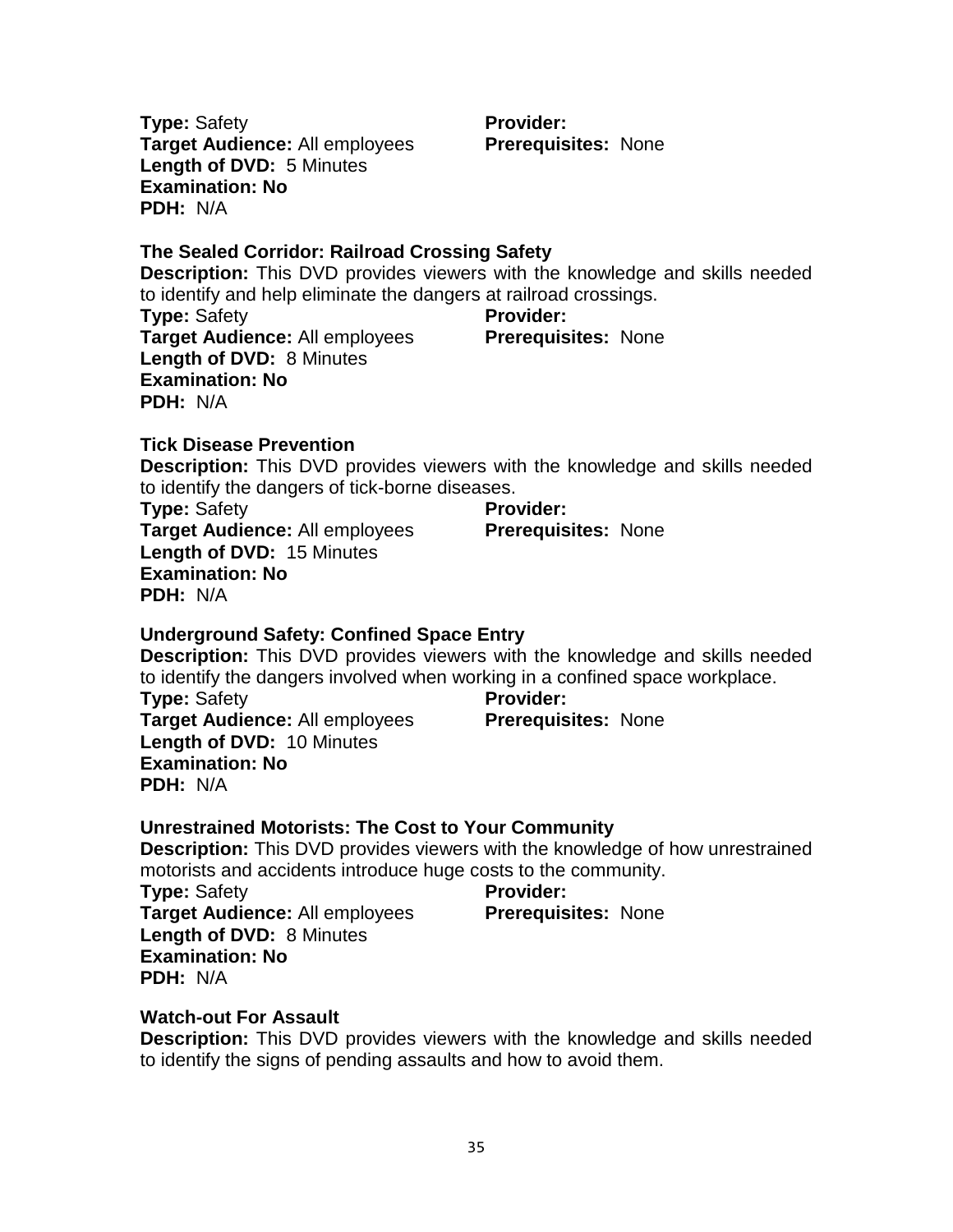**Type:** Safety **Target Audience:** All employees **Length of DVD:** 13 Minutes **Examination: No PDH:** N/A

**Welding & Cutting Safety**

**Description:** This DVD provides viewers with the knowledge and skills needed to identify the dangers of welding and cutting in the workplace.

**Type:** Safety **Target Audience:** All employees **Length of DVD:** 26 Minutes **Examination: No PDH:** N/A **Provider: Prerequisites:** None

**Wellness: Fitness Description:** This DVD provides viewers with the knowledge and skills needed to properly use fitness training as a part of a personal wellness program. **Type:** Safety **Target Audience:** All employees **Length of DVD:** 5 Minutes **Provider: Prerequisites:** None

**Wellness: Stop Smoking**

**Examination: No**

**PDH:** N/A

**Description:** This DVD provides viewers with the knowledge and skills needed to quit smoking as part of a personal wellness program.

**Type:** Safety **Target Audience:** All employees **Length of DVD:** 5 Minutes **Examination: No PDH:** N/A

**Provider: Prerequisites:** None

**Prerequisites:** None

#### **Working Around Flammables and Combustibles**

**Description:** This DVD provides viewers with the knowledge and skills needed to identify various types of flammables and the dangers of using them.

**Provider:** 

**Type:** Safety **Target Audience:** All employees **Length of DVD:** 5 Minutes **Examination: No PDH:** N/A

#### **Working Around Scaffolding**

**Description:** This DVD provides viewers with the knowledge and skills needed to identify the dangers of working with scaffolding in the workplace.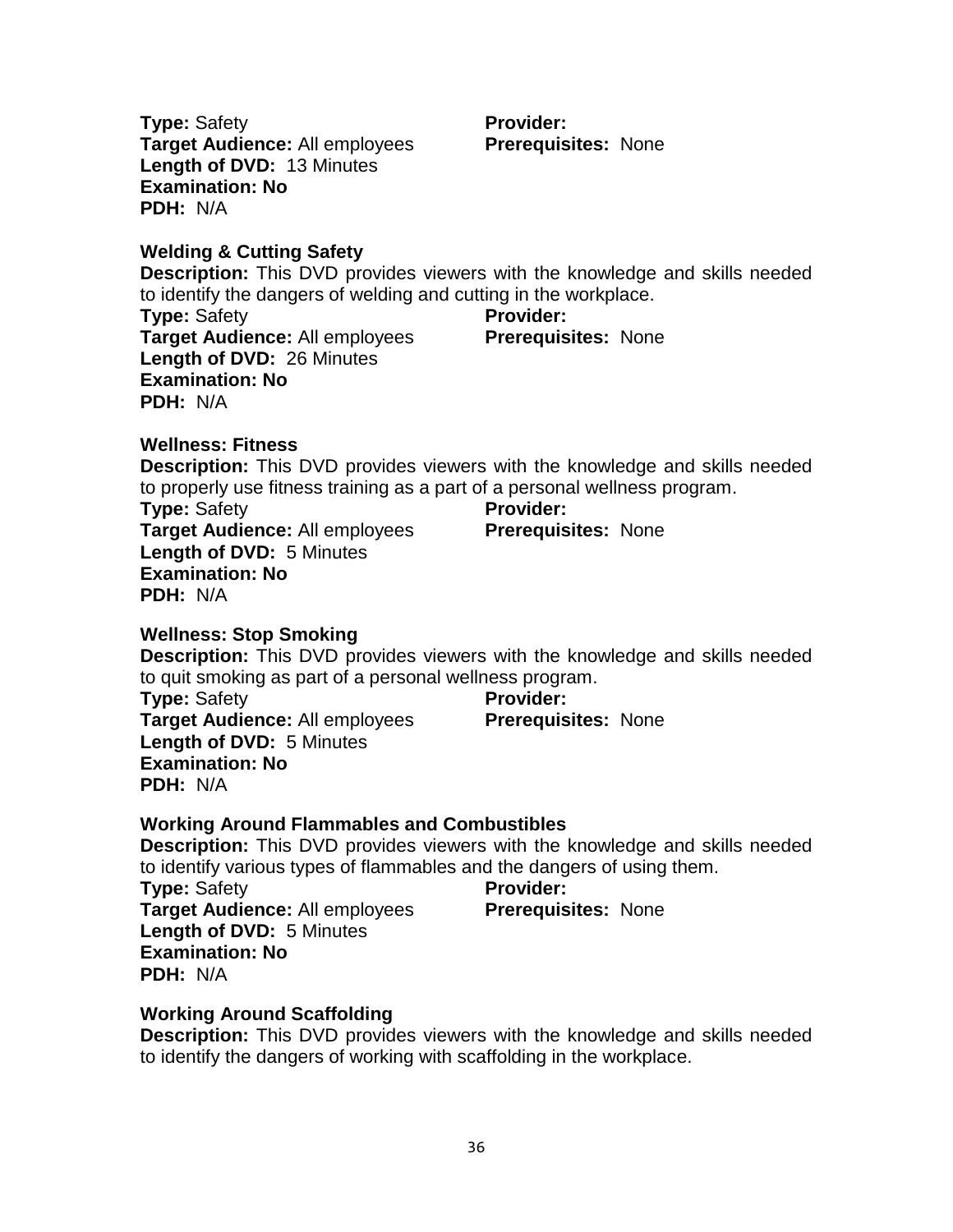**Type:** Safety **Target Audience:** All employees **Length of DVD:** 6 Minutes **Examination: No PDH:** N/A

**Provider: Prerequisites:** None

**Working with Hazardous Materials**

**Description:** This DVD provides viewers with the knowledge and skills needed to recognize the dangers of working with hazardous materials..

**Type:** Safety **Target Audience:** All employees **Length of DVD:** 10 Minutes **Examination: No PDH:** N/A **Provider: Prerequisites:** None

**Workplace Safety Program Description:** This DVD provides viewers with the knowledge and skills needed to develop a workplace safety program. **Type:** Safety **Target Audience:** All employees **Length of DVD:** 10 Minutes **Examination: No PDH:** N/A **Provider: Prerequisites:** None

**Other**

**NCDOT On-Line Training Videos:**

#### **-Proper Pipe Installation and Winter Operations at the following link:**

<http://www.ncdot.gov/programs/srmu/videos/default.html>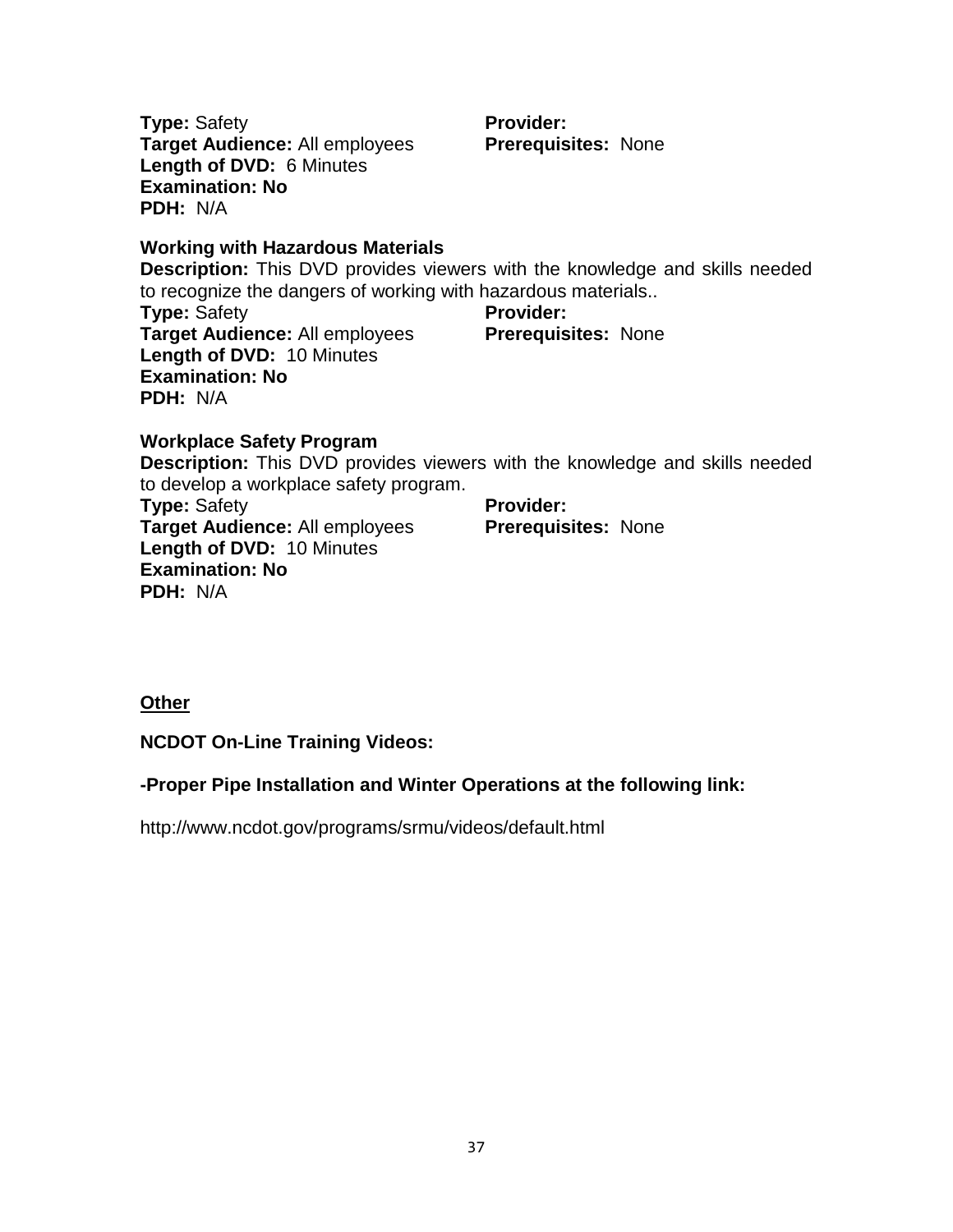#### SRMU Training DVDs As of: 06/20/2014

| Div:                                          | County Yard: | Duration  | Needed? |
|-----------------------------------------------|--------------|-----------|---------|
| Category/Title                                |              |           | Y or N  |
| <b>Equipment Opns</b>                         |              |           |         |
| <b>Backing Safety</b>                         |              | 5 Mins    |         |
| <b>Backing Up</b>                             |              | 5 Mins    |         |
| <b>Bucket Trucks</b>                          |              | 5 Mins    |         |
| Car Jacks                                     |              | 5 Mins    |         |
| <b>CDL-Pre Trip Inspection</b>                |              | 19 Mins   |         |
| Chains and Safety                             |              | 6 Mins    |         |
| <b>Cold Milling Machine</b>                   |              | 25 Mins   |         |
| <b>Crane Operation Safety and Maintenance</b> |              | 1:40 Hrs. |         |
| <b>Driving Straight Trucks</b>                |              | 12 Mins   |         |
| Hand and Power Tools Safety                   |              | 15 Mins   |         |
| Hand-fed Brush Chipper Safety                 |              | 12 Mins   |         |
| <b>Heavy Equipment Operations</b>             |              | 9 Mins    |         |
| Highway Work Zone Safety: The Basics          |              | 16 Mins   |         |
| How to Operate An A-Boom                      |              | 8 Mins    |         |
| Hyundai Front Loader                          |              | 11 Mins   |         |
| <b>JCB Backhoe Loader Safety</b>              |              | 15 Mins   |         |
| John Deere 7000 Series Ten Tractor            |              | 1:17 Hrs. |         |
| <b>Rigging Equipment Basics</b>               |              | 21 Mins   |         |
| <b>Rigging Operations</b>                     |              |           |         |
| Safe Driver Training                          |              | 52 Mins   |         |
| Safe Equipment Transport                      |              | 24 Mins   |         |
| Seat Belt Safety                              |              | 5 Mins    |         |
| Shock Hazards, Power Tools                    |              | 5 Mins    |         |
| <b>Tractor Safety</b>                         |              | 6 Mins    |         |
| <b>Transport Trailer Safety</b>               |              | 25 Mins   |         |
| Vermeer Brush Chipper                         |              | 14 Mins   |         |
|                                               |              |           |         |
| <b>Winter Opns</b>                            |              |           |         |
| Anatomy of a Winter Storm                     |              | 13 Mins   |         |
| FHWA: Anti-icing for Maintenance Personnel    |              | 12 Mins   |         |
| FHWA: What is Anti-Icing?                     |              | 9 Mins    |         |
| Iowa DOT Anti-Icing/De-Icing                  |              | 30 Mins   |         |
| <b>Iowa DOT Winter Weather Resources</b>      |              | 35 Mins   |         |
| Pre-Wetting with Liquid Calcium Chloride      |              | 13 Mins   |         |
| Snow and ice Control                          |              | 12 Mins   |         |
| Snow fighters                                 |              | 20 Mins   |         |
| Snowplow Safety                               |              | 22 Mins   |         |
| Staying Ahead of the Storm                    |              | 20 Mins   |         |
| Wetted Salt with Calcium Chloride             |              | 20Mins    |         |
| <b>Winter Driving</b>                         |              | 4 Mins    |         |
| Working in the Cold                           |              | 5 Mins    |         |
|                                               |              |           |         |
| <b>Work zone</b>                              |              |           |         |
| A Sudden Change of Plans                      |              | 7 Mins    |         |
|                                               |              |           |         |
| <b>Basic Traffic Control</b>                  |              | 13 Mins   |         |
| <b>ITRE: Flagger Training</b>                 |              | 22 Mins   |         |
| Highway Work Zone Safety: The Basics          |              | 16 Mins   |         |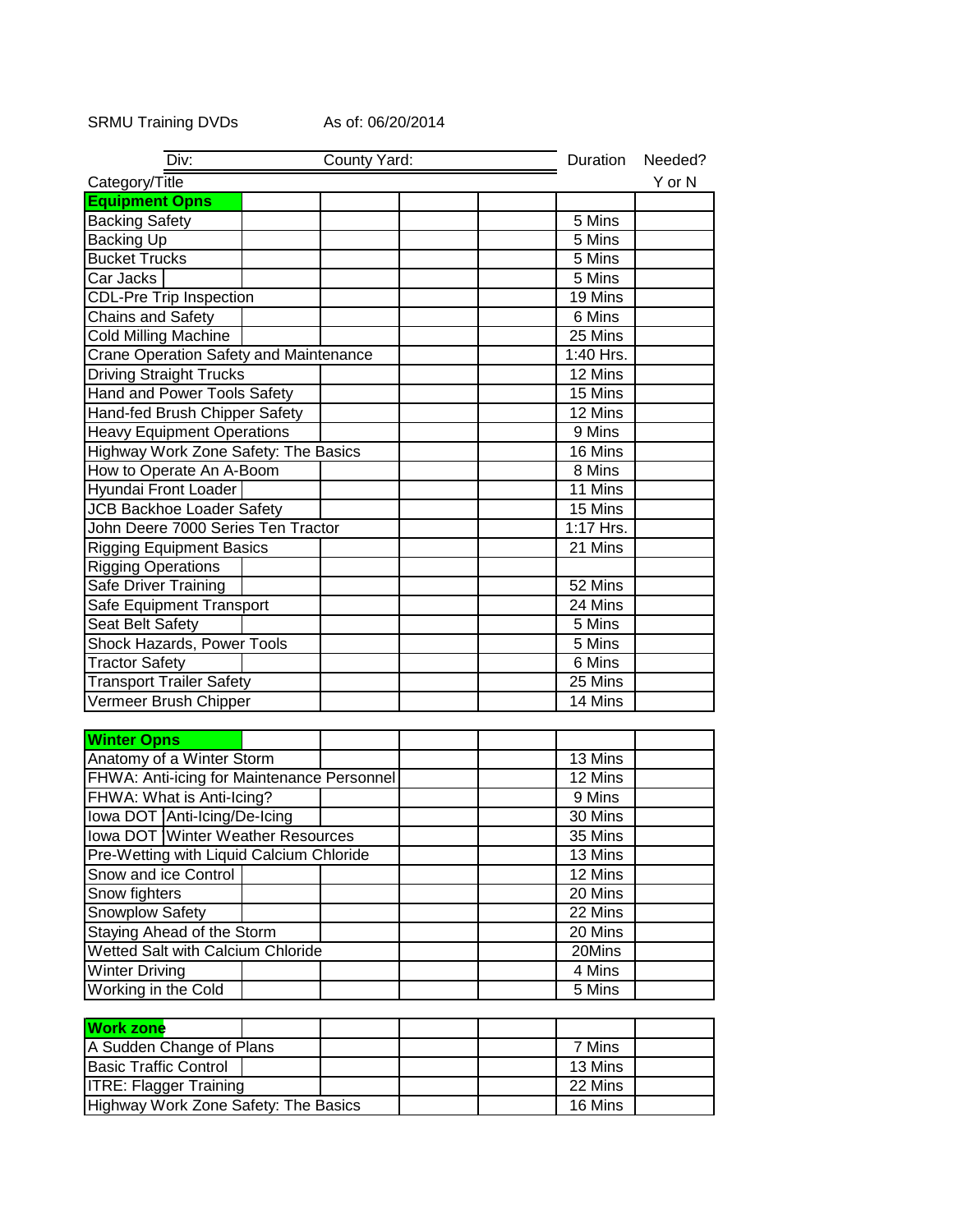| Iowa DOT Professional Flagging                 | 46 Mins  |
|------------------------------------------------|----------|
| Under Construction: Trucking in the Work Zone  | 10 Mins  |
| WorkZone Safety: Rural & Local Parts 1-6       | 1:40 Hrs |
| WorkZone Safety: Trucking Through the Workzone | 7 Mins   |

| <b>Field Opns</b>                                    |         |          |         |  |
|------------------------------------------------------|---------|----------|---------|--|
| <b>Bituminous Surface Treatments Patching</b>        | 16 Mins |          |         |  |
| <b>C50L Huckbolt Fastening System</b>                |         |          | 9 Mins  |  |
| <b>Contract Mowing</b>                               |         |          | 11 Mins |  |
| Design and Installation of Buried Pipes              |         |          | 42 Mins |  |
| <b>FHWA: Project Selection</b>                       |         |          | 30 Mins |  |
| <b>Full Depth Patching</b>                           |         |          | 17 Mins |  |
| <b>Full Depth Reclamation</b>                        |         |          | 12 Mins |  |
| <b>NDOT Crime Watch Program</b>                      |         |          | 9 Mins  |  |
| <b>NCDOT Contract Mowing</b>                         |         |          | 12 Mins |  |
| Pavement Structure Repair Tech Asphalt Chip Seals    |         |          | 22 Mins |  |
| Pavement Structure Repair Tech Basic Traffic Control |         |          | 11 Mins |  |
| Pavement Structure Repair Tech Crack Sealing         |         |          | 16 Mins |  |
| Pavement Structure Repair Tech: Ditch Maintenance    |         |          | 16 Mins |  |
| Pavement Structure Repair Tech Gravel Roads          |         |          | 27 Mins |  |
| Pavement Structure Repair Tech Pothole Patching      |         |          | 17 Mins |  |
| Pavement Structure Repair Tech: Shoulder Maintenance |         | 21 Mins. |         |  |
| Pest Management Level 2                              |         |          | 31 Mins |  |
| Pest Management Level 4                              |         |          | Unk.    |  |
| Rigging Equip: Inspecting for Safety                 |         | 16 Mins  |         |  |
| Sensible Wood Cutting                                |         |          | 23 Mins |  |
| Surface Defects in Formed Concrete                   |         |          | 19 Mins |  |
| The Reliable Witness Direct Tension Indicator        |         |          | 21 Mins |  |
| <b>Trenching and Excavation Opns</b>                 |         |          | 26 Mins |  |
| <b>Trenching Safety I</b>                            |         |          | 6 Mins  |  |
| <b>Trenching Safety II</b>                           |         |          | 6 Mins  |  |
| Wheelbarrows                                         |         |          | 6 Mins  |  |
| Zap Power Line Safety                                |         |          | 4 Mins  |  |
|                                                      |         |          |         |  |
| <b>Environment</b>                                   |         |          |         |  |
| A Good Tomorrow NCDOT-REU                            |         |          | 8 Mins  |  |
| <b>Erosion and Sediment Control Pactices Pt I</b>    |         | 49 Mins  |         |  |
| Erosion and Sediment Control Pactices Pt II          |         | 42 Mins  |         |  |
| Intro. To Erosion Control                            |         | 15 Mins  |         |  |
| <b>Install Erosion Control Devices</b>               |         | 52 Mins  |         |  |
| <b>Pollution Prevention</b>                          |         |          | 5 Mins  |  |
| <b>Sediment Control</b>                              |         |          | 49 Mins |  |
| <b>Stormwater Pollution Prevention</b>               |         |          | 35 Mins |  |
| <b>Vegetation Management</b>                         |         | 28 Mins  |         |  |
|                                                      |         |          |         |  |

| <b>IPersonnell</b>                |  |  |         |  |
|-----------------------------------|--|--|---------|--|
| IPeer Pressure                    |  |  | 5 Mins  |  |
| <b>IViolence in the Workplace</b> |  |  | 7 Mins  |  |
| Supervisor Responsibility         |  |  | 19 Mins |  |

| Safety                         |  |  |            |  |
|--------------------------------|--|--|------------|--|
| A Better Way Defensive Driving |  |  | Mins<br>25 |  |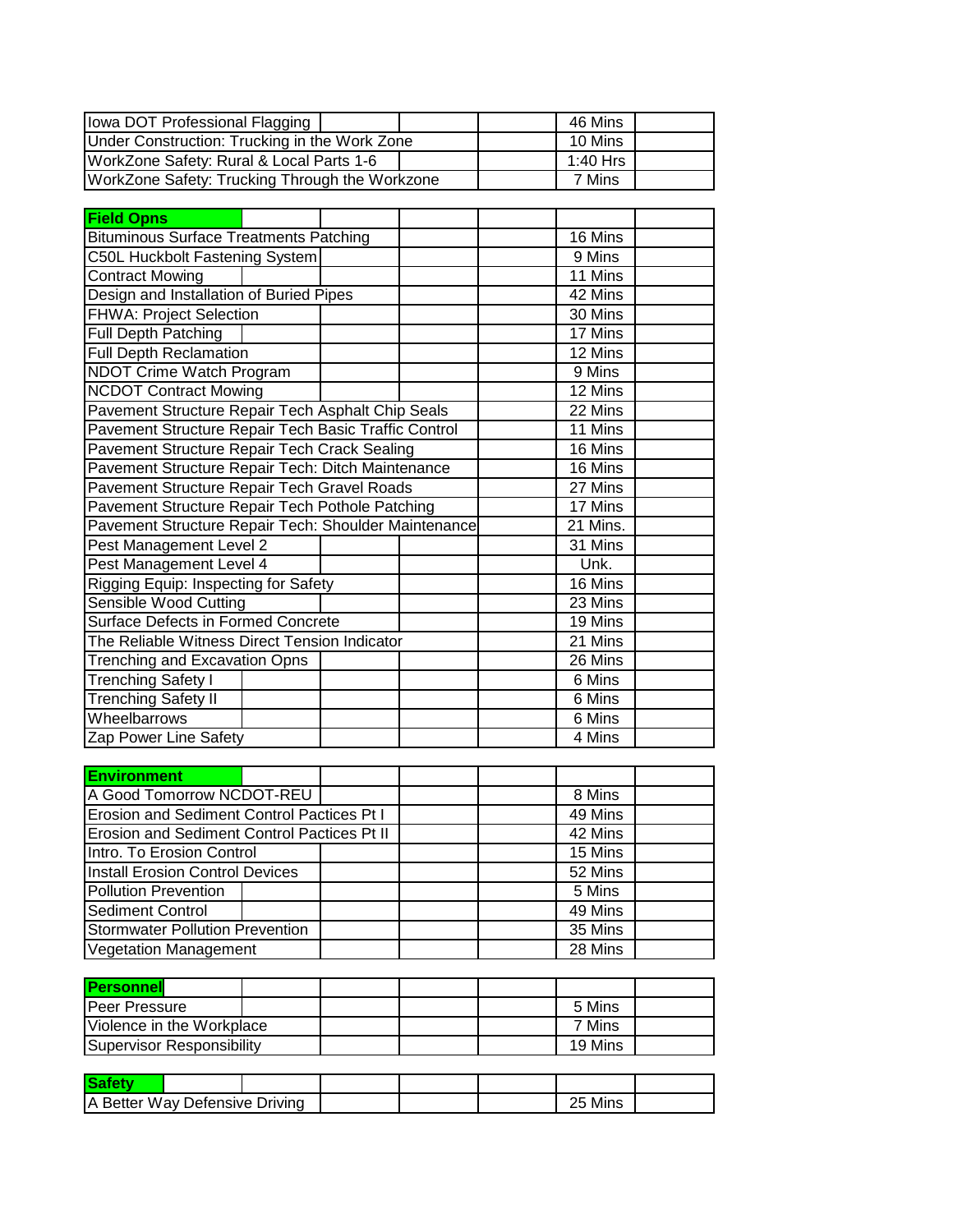| Accident Investigation                         | 14 Mins             |
|------------------------------------------------|---------------------|
| <b>AC Heatstick</b>                            | 18 Mins             |
| Adopt a Highway Safety Program                 | 6 Mins              |
| Asbestos in the Workplace                      | 10 Mins             |
| <b>Avoiding Poisonous Plants</b>               | 12 Mins             |
| <b>Back Safety</b>                             | $\overline{5}$ Mins |
| <b>Basic First Aid</b>                         | 13 Mins             |
| <b>Battling Fatigue</b>                        | 5 Mins              |
| <b>Bloodborne Pathogens</b>                    | 5 Mins              |
| <b>Breaking the Accident Chain</b>             | 7 Mins              |
| Carbon Monoxide                                | 5 Mins              |
| <b>Cellular Phones and 2 Way Radios</b>        | 6 Mins              |
| Circle of Safety                               | 8 Mins              |
| Cracking the Code MSDS                         | $6$ Mins            |
| Decontamination                                | 6 Mins              |
| Dreams Into Nightmares                         | 5 Mins              |
| <b>Driver Attitude</b>                         | 7 Mins              |
| Equipment Mounting and Dismounting 3 Pt System | 10 Mins             |
| <b>Fall Protection Systems Overview</b>        | 7 Mins              |
| Falls                                          | 4 Mins              |
| <b>Fire Safety</b>                             | 21 Mins.            |
| <b>Five Steps to Ladder Safety</b>             | 5 Mins              |
| Flammables                                     | 6 Mins              |
| Gases at Home and Work                         | 5 Mins              |
| Getting Your Back Into It                      | 4 Mins              |
| Good Driving is an Attitude                    | 4 Mins              |
| <b>Hard Hat Safety</b>                         | 5 Mins              |
| <b>Hazard Assessment</b>                       | 13 Mins             |
| <b>Hazard Communication</b>                    | 18 Mins             |
| Haz Com Intro to MSDS                          | 5 Mins              |
| Haz Com Your Right to Know                     | 6 Mins              |
| <b>Hearing Safety</b>                          | 5 Mins              |
| <b>Hearing Safety (Extended)</b>               | 16 Mins             |
| <b>Heat Stress</b>                             | 6 Mins              |
| <b>Home Chemical Handling</b>                  | 5 Mins              |
| <b>Home Fire Evacuation</b>                    | 17 Mins             |
| Home Safety                                    | 11 Mins             |
| Housekeeping                                   | 5 Mins              |
| Incident Management Response Plan              | 16 Mins             |
| Job Site Safety                                | 21 Mins.            |
| Just Horsing Around                            | 4 Mins              |
| Lead in the Workplace                          | 7 Mins              |
| Lead Safety On the Job                         | 19 Mins             |
| Lead! Treat if with Respect                    | 17 Mins             |
| Lockout/Tagout Affected Employees              | 5 Mins              |
| Lyme Disease                                   | 6 Mins              |
| Machine Lockout Controlling Hazardous Energy   | 20 Mins             |
| Making Safer Roads: Roadside Hazards           | 12 Mins             |
| <b>Near Misses</b>                             | 4 Mins              |
| Outdoor Safety: Critters and Plants            | 5 Mins              |
| OxyFuel Safety                                 | 32 Mins             |
| Personal Fall Arrest Systems                   | 6 Mins              |
|                                                |                     |